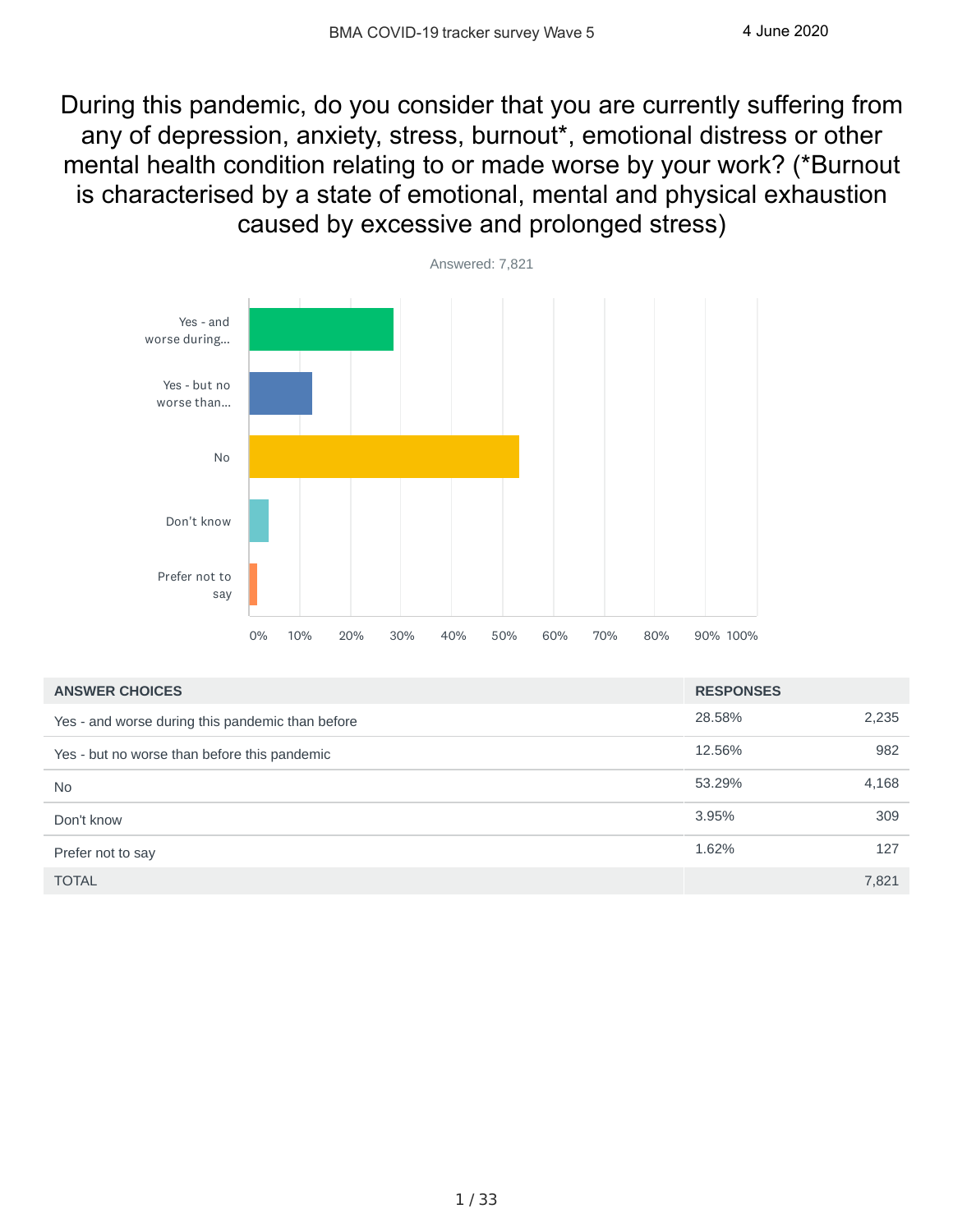## During this pandemic have you had to access NHS wellbeing support services provided by either your employer or a third party?



| <b>ANSWER CHOICES</b> | <b>RESPONSES</b> |
|-----------------------|------------------|
| Yes                   | 42.71%<br>3,345  |
| <b>No</b>             | 4,322<br>55.19%  |
| Prefer not to say     | 164<br>2.09%     |
| <b>TOTAL</b>          | 7,831            |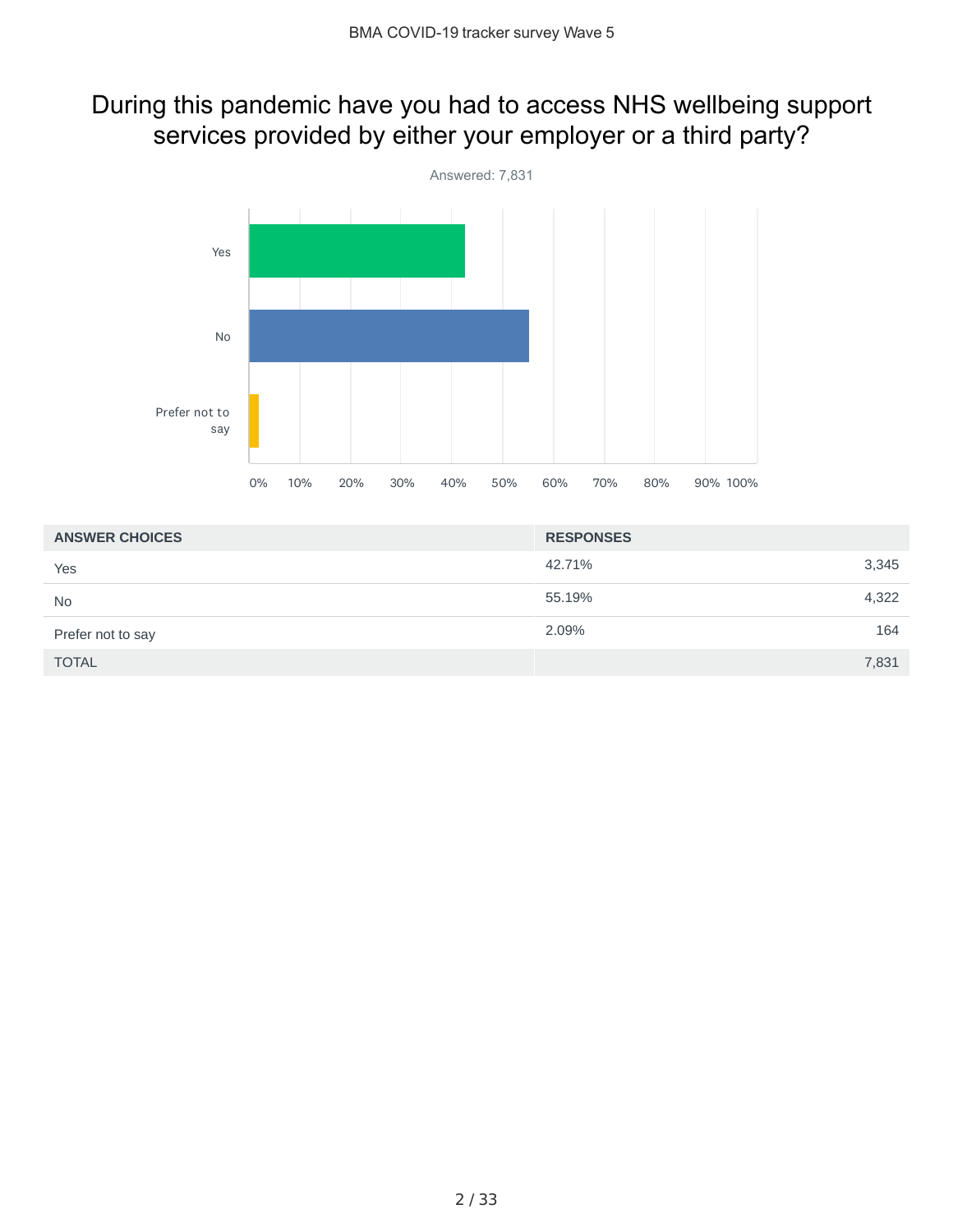## Within the last two weeks, have you, or a member of your household, tried to access testing for Coronavirus (in your place of work, local NHS, or online)?



| <b>ANSWER CHOICES</b>                                              | <b>RESPONSES</b> |       |
|--------------------------------------------------------------------|------------------|-------|
| No - have not tried / not needed                                   | 82.06%           | 6,416 |
| Yes - testing was accessible / timely / convenient                 | 12.57%           | 983   |
| Yes - but testing was not accessible / not timely / not convenient | 4.77%            | 373   |
| Prefer not to say                                                  | 0.60%            | 47    |
| <b>TOTAL</b>                                                       |                  | 7,819 |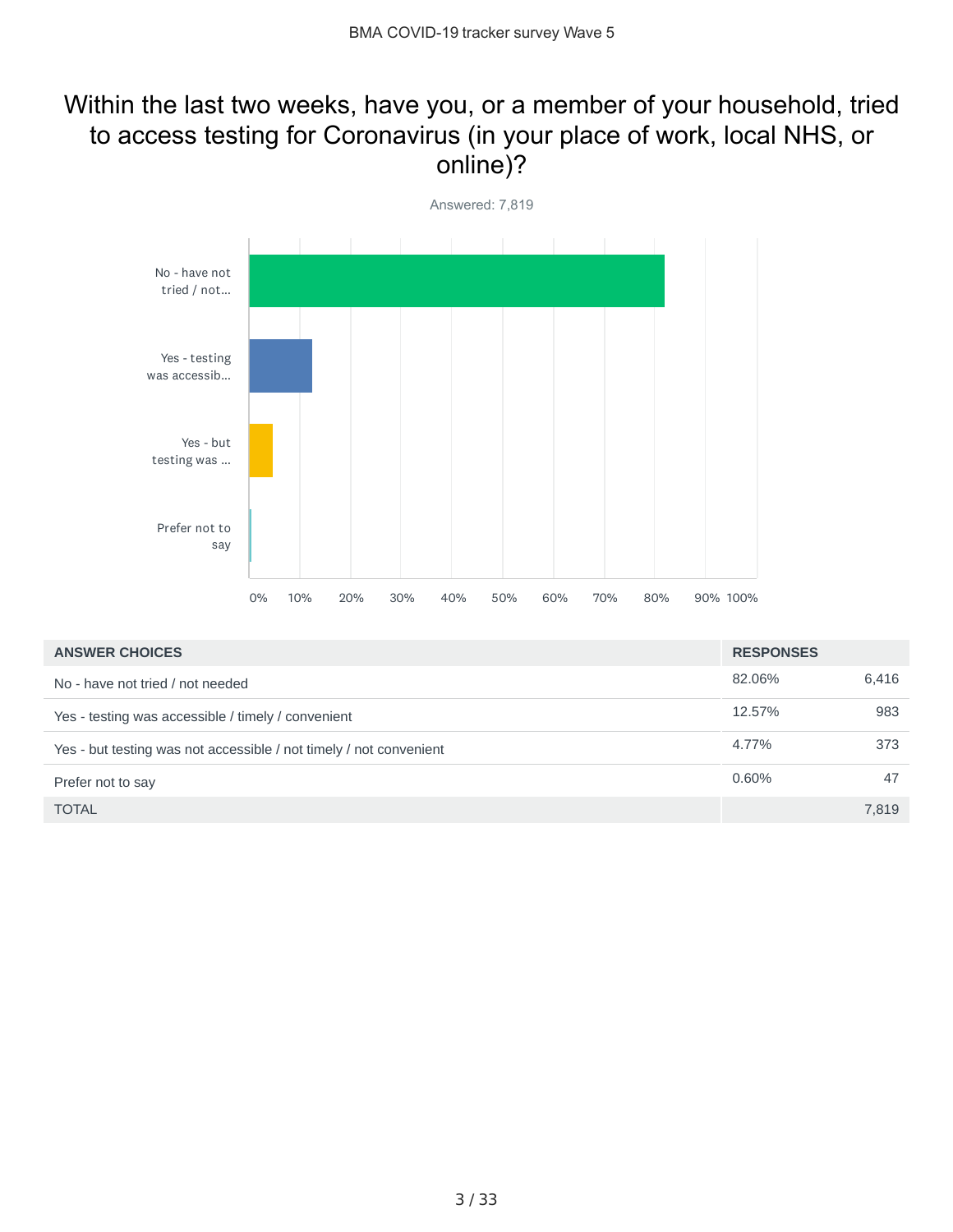# How long after your test did it take to get the results?



| <b>ANSWER CHOICES</b>    | <b>RESPONSES</b> |       |
|--------------------------|------------------|-------|
| 1 day                    | 23.78%           | 307   |
| $2 - 3$ days             | 44.62%           | 576   |
| 4 - 7 days               | 10.30%           | 133   |
| 8 - 14 days              | 1.55%            | 20    |
| 15 days and over         | 0.46%            | 6     |
| Not received results yet | 15.96%           | 206   |
| Can't remember           | 3.33%            | 43    |
| <b>TOTAL</b>             |                  | 1,291 |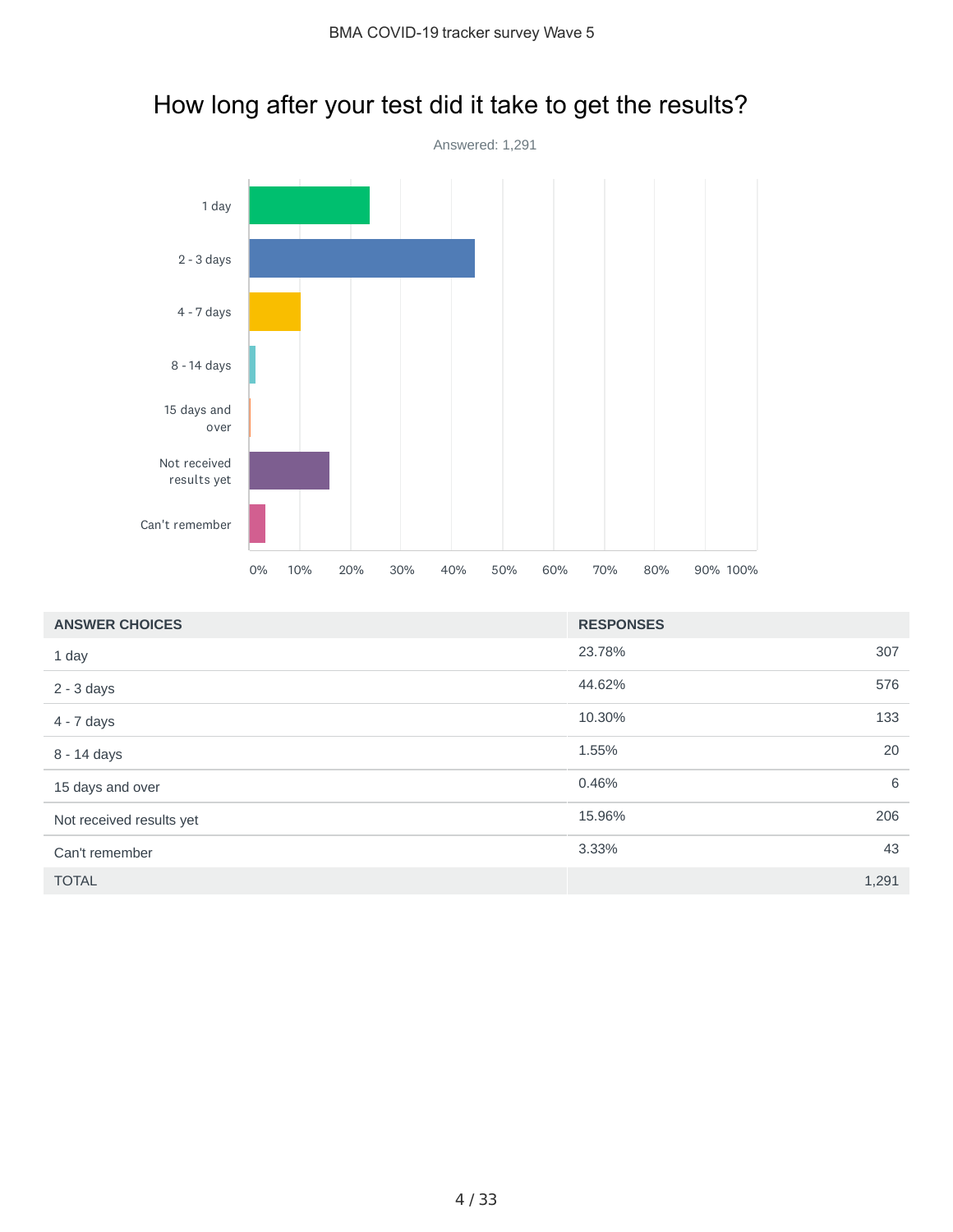## Have you been risk assessed in your place of work to test if you might be at increased risk from contact with Coronavirus patients in your current role?Please select whichever answer best matches your situation



| <b>ANSWER CHOICES</b>                                                | <b>RESPONSES</b> |                |
|----------------------------------------------------------------------|------------------|----------------|
| Yes - I have been assessed in person (including occupational health) | 15.93%           | 47             |
| Yes - my place of work has undertaken a desk-based assessment        | 39.66%           | 117            |
| No - I am not aware of any risk assessment in my place of work       | 39.32%           | 116            |
| No - I have been told explicitly I do not need to be assessed        | 1.36%            | $\overline{4}$ |
| No - I am not in a role that requires assessment                     | 3.73%            | 11             |
| <b>TOTAL</b>                                                         |                  | 295            |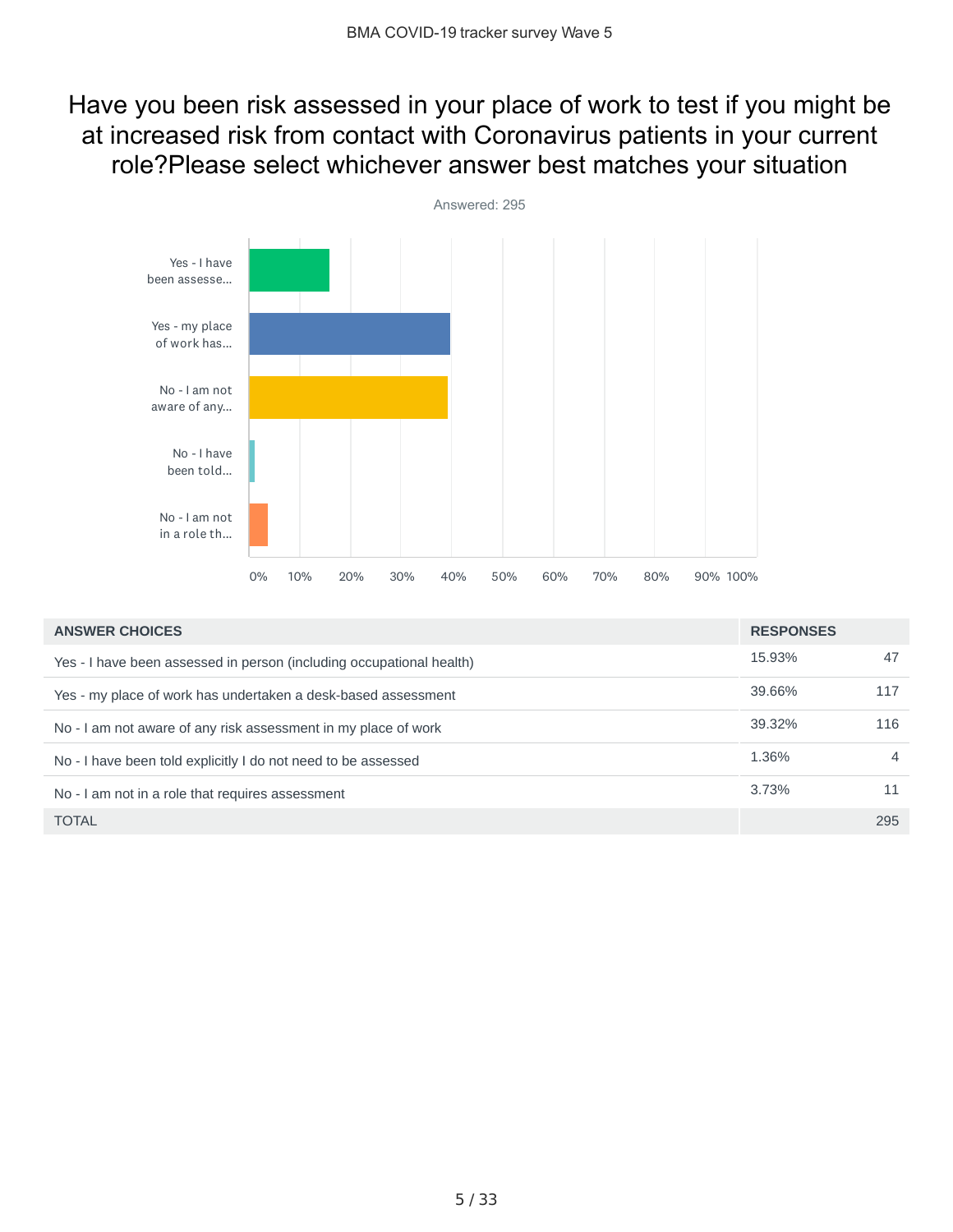#### Please answer Yes or No to the following questions about your risk assessment



|                                                    | <b>YES</b>    | <b>NO</b>    | <b>TOTAL</b> |
|----------------------------------------------------|---------------|--------------|--------------|
| I was satisfied with the process of the assessment | 69.57%<br>112 | 30.43%<br>49 | 161          |
| I was satisfied with the outcome of the assessment | 73.72%<br>115 | 26.28%<br>41 | 156          |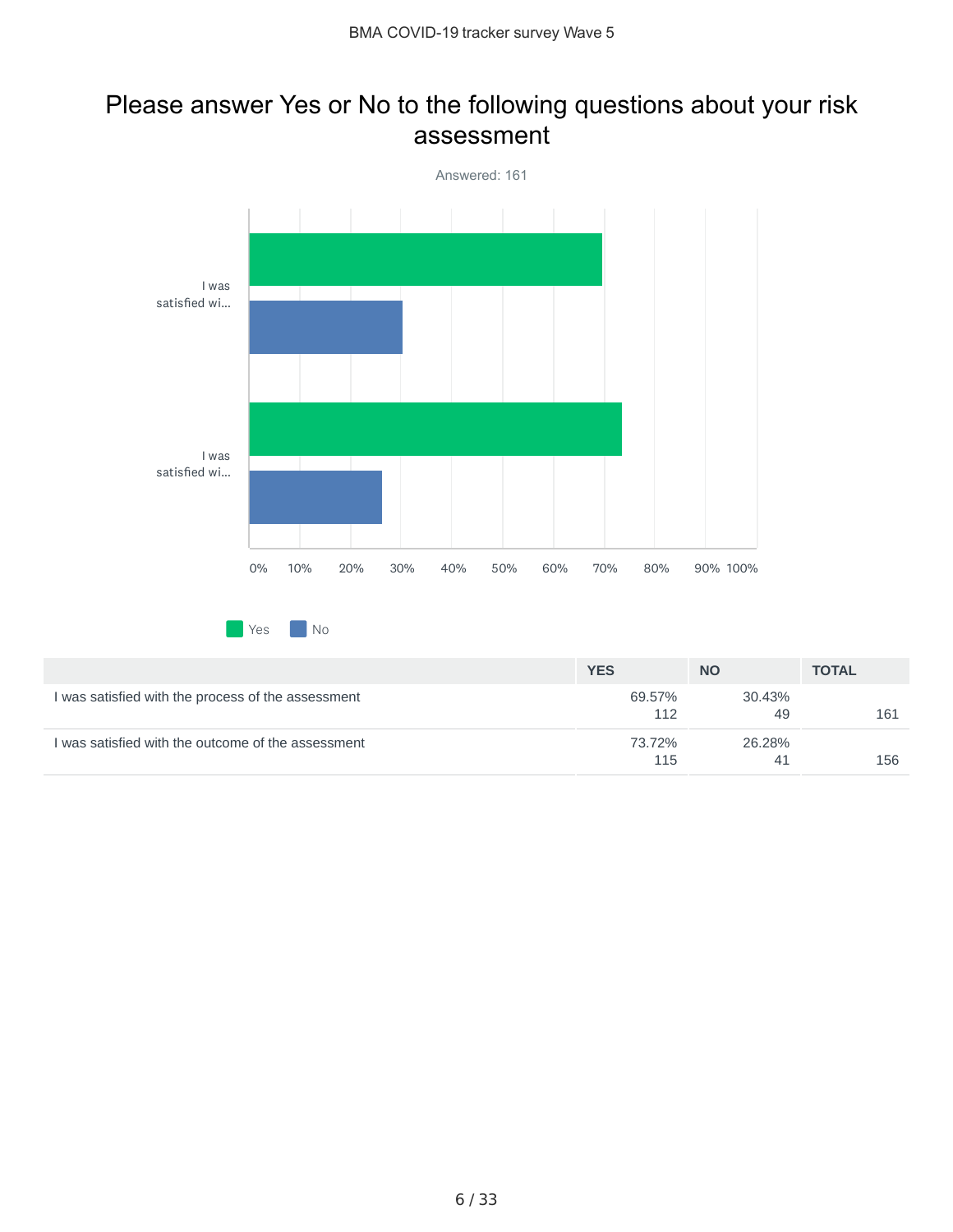### Do you believe that you should have been risk-assessed to test if you might be at increased risk from contact with Coronavirus patients in your current role?



| <b>ANSWER CHOICES</b> | <b>RESPONSES</b> |
|-----------------------|------------------|
| Yes                   | 85<br>72.03%     |
| <b>No</b>             | 10.17%<br>12     |
| Don't know            | 17.80%<br>21     |
| <b>TOTAL</b>          | 118              |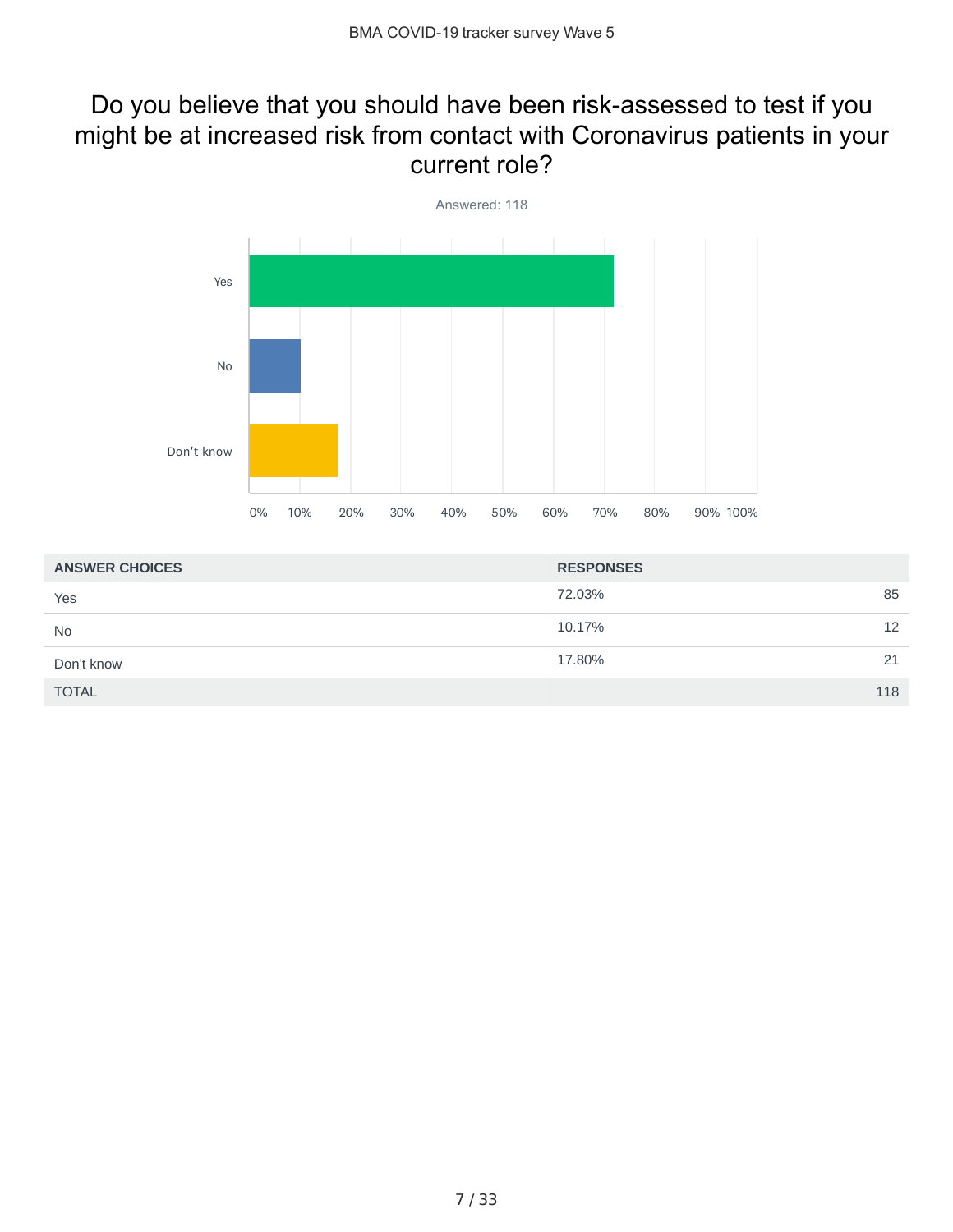## Do you have any dependent children or other caring responsibilities?



**Yes** No

|                                                 | <b>YES</b> | <b>NO</b> | <b>TOTAL</b> |
|-------------------------------------------------|------------|-----------|--------------|
| Pre-school age children                         | 17.72%     | 82.28%    |              |
|                                                 | 1,100      | 5,109     | 6,209        |
| School age children                             | 41.70%     | 58.30%    |              |
|                                                 | 2,956      | 4,132     | 7,088        |
| Children with learning or physical disabilities | 5.09%      | 94.91%    |              |
|                                                 | 299        | 5,573     | 5,872        |
| Adult family members or friends                 | 35.31%     | 64.69%    |              |
|                                                 | 2,333      | 4,275     | 6,608        |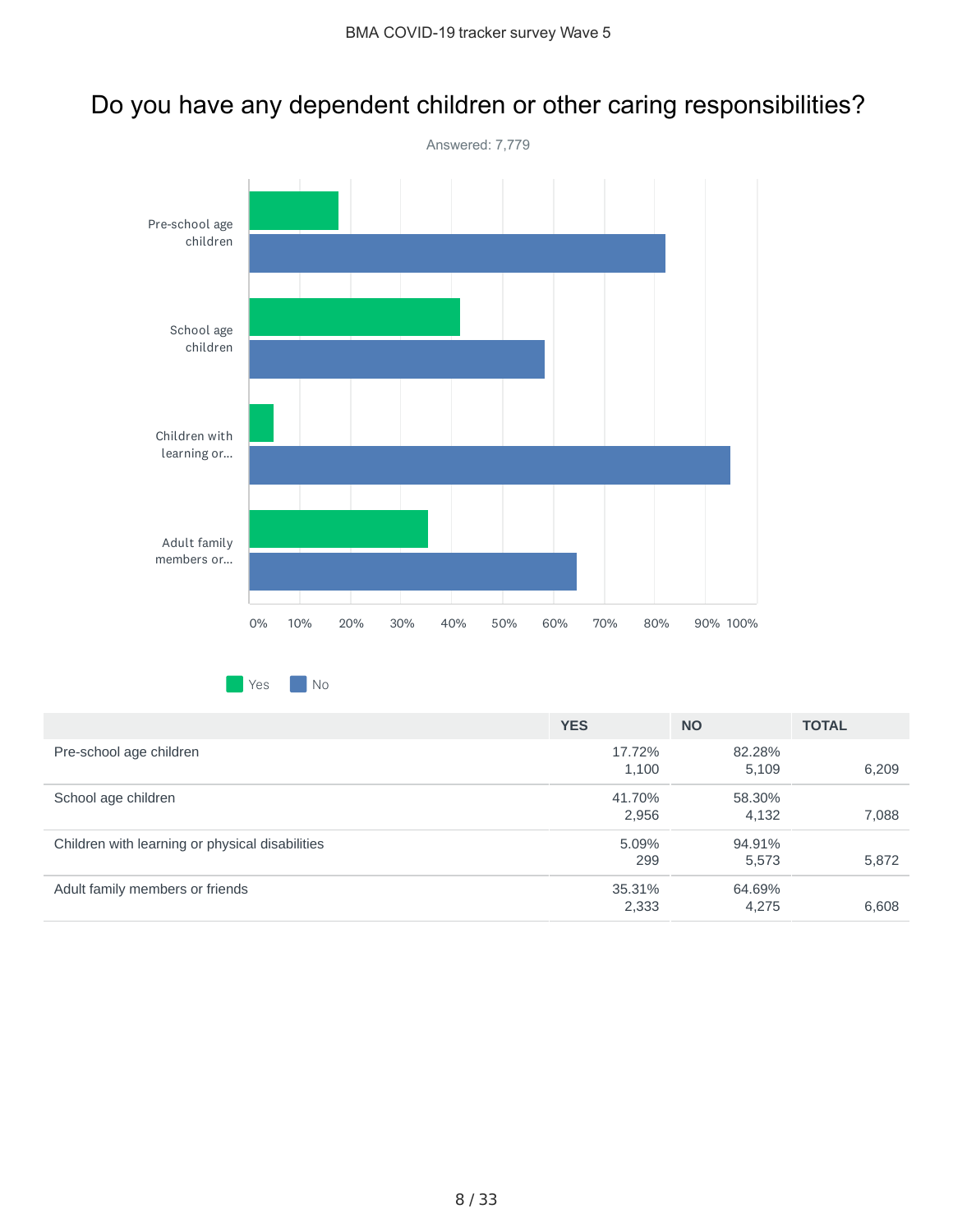## Have you had to make any changes to your childcare or working arrangements in order to manage work and family life during the pandemic?



 $Yes$   $No$ 

|                                                                                                                  | <b>YES</b>    | <b>NO</b>       | <b>TOTAL</b> |
|------------------------------------------------------------------------------------------------------------------|---------------|-----------------|--------------|
| I have had to pay for a greater number of hours of childcare                                                     | 10.93%<br>345 | 89.07%<br>2.811 | 3,156        |
| The cost of my childcare per hour has gone up                                                                    | 8.84%<br>277  | 91.16%<br>2.858 | 3.135        |
| I have had to find a new childcare provider because my normal childcare was not available                        | 22.00%<br>715 | 78.00%<br>2.535 | 3,250        |
| I have had to use multiple childcare providers                                                                   | 8.58%<br>269  | 91.42%<br>2.866 | 3.135        |
| I have been unable to work or have had to reduce my hours because I could not find sufficient / any<br>childcare | 14.28%<br>460 | 85.72%<br>2.762 | 3.222        |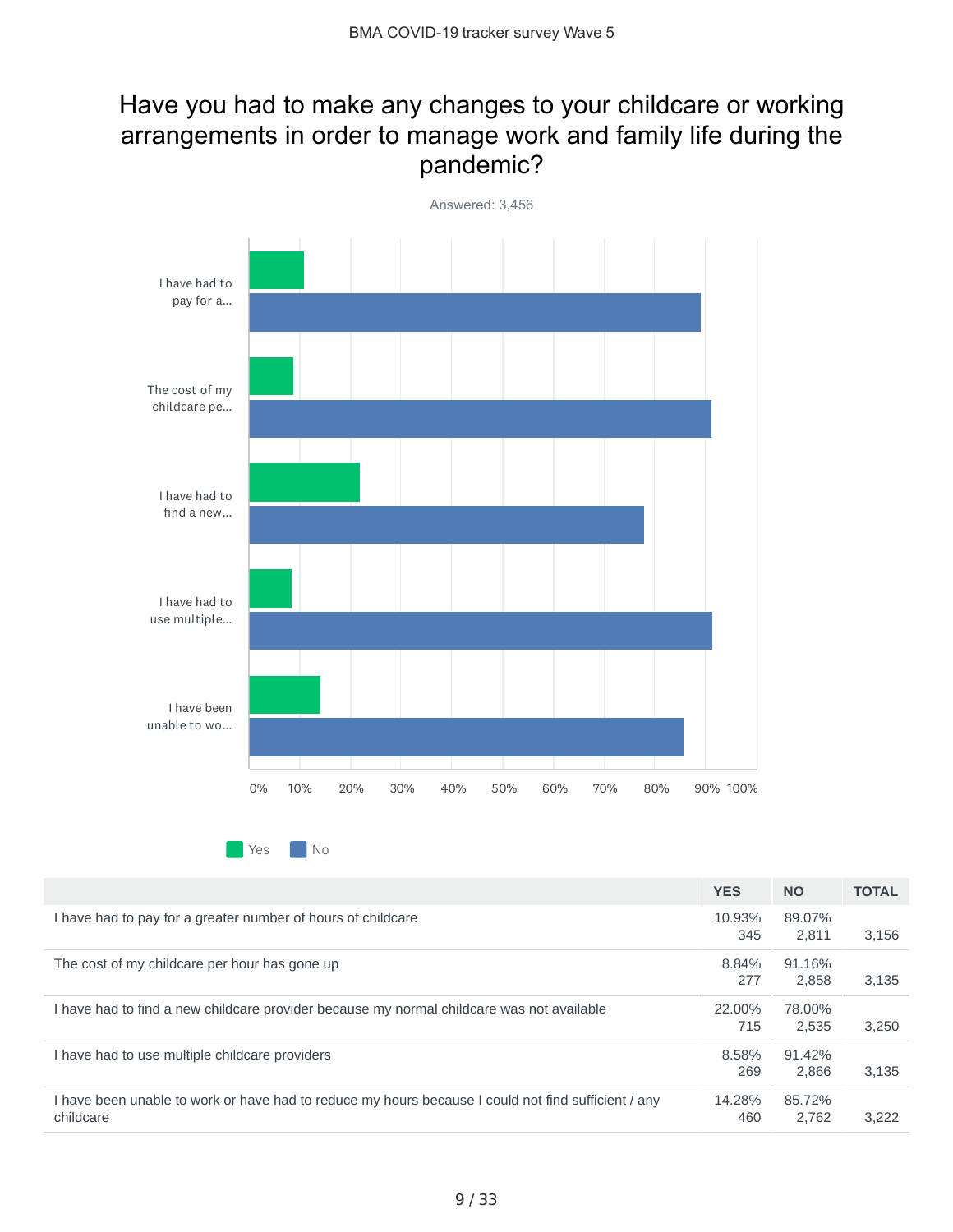## Do you work in an aerosol generating procedure (AGP) area (including in Intensive Care Units or the hot zone of an Emergency Department)?



| <b>RESPONSES</b> |       |
|------------------|-------|
| 54.31%           | 2,439 |
| 45.69%           | 2,052 |
|                  | 4,491 |
|                  |       |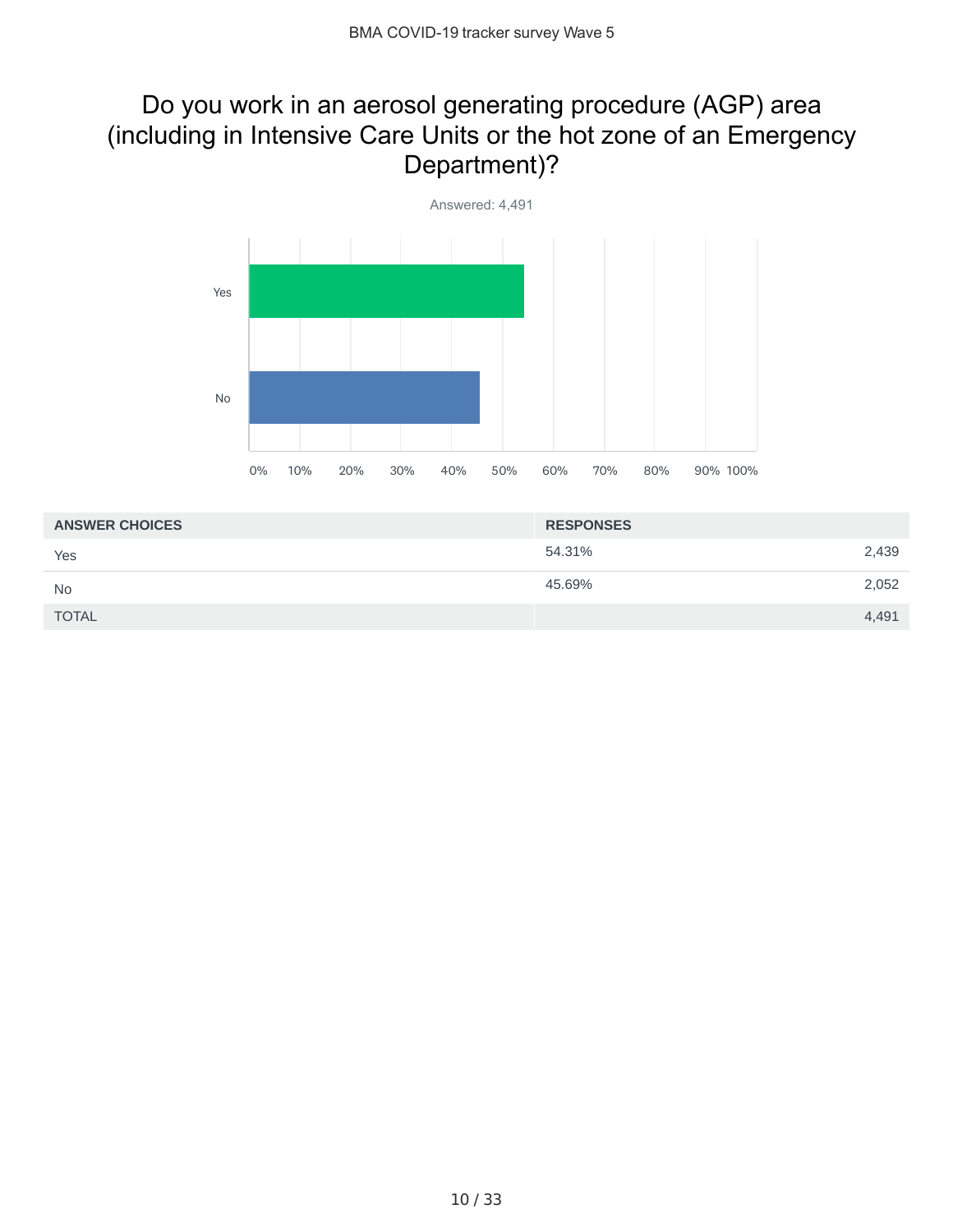## Over the last week, have you had adequate supplies or shortages of the following PPE?

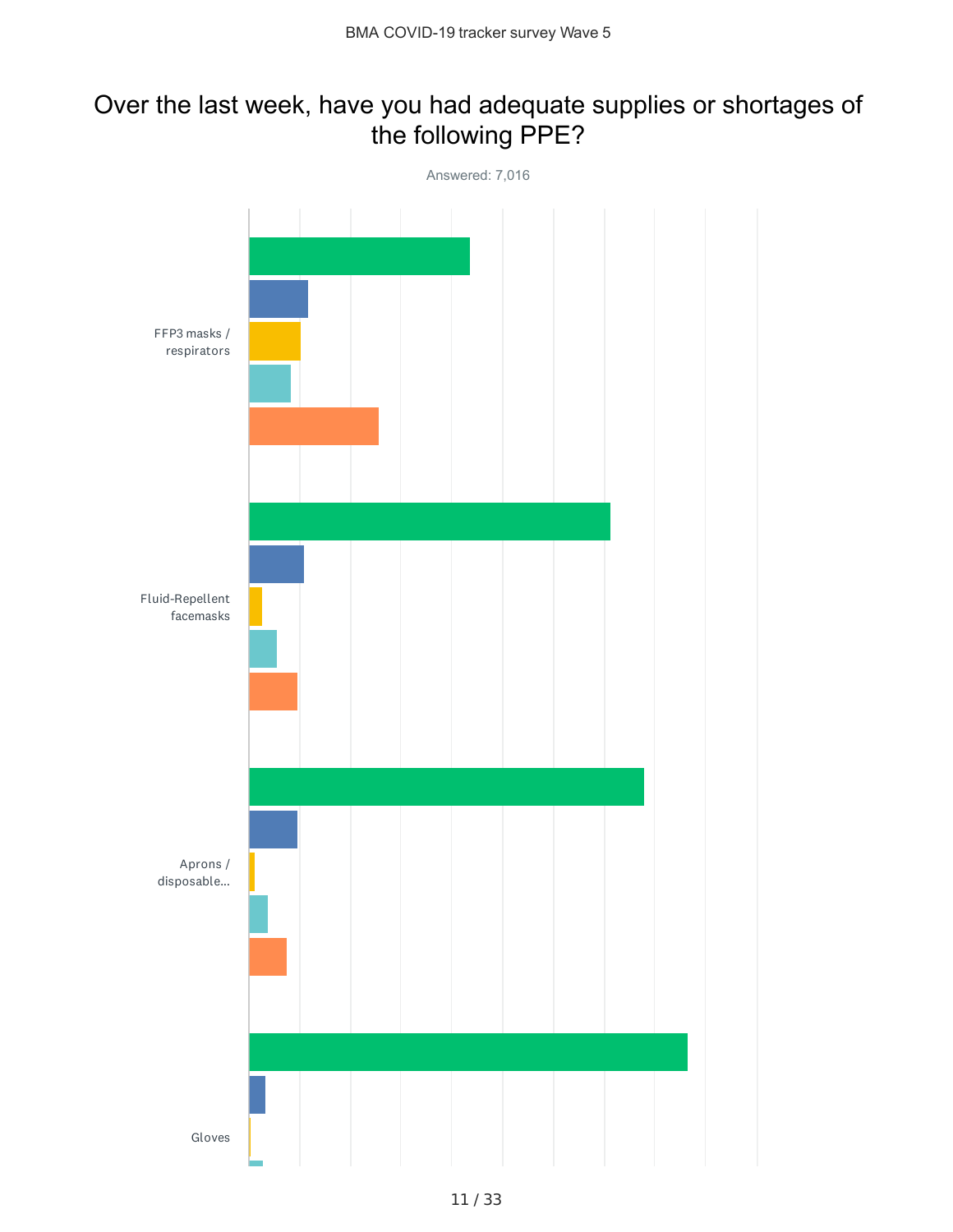#### BMA COVID-19 tracker survey Wave 5



Adequate Shortages No supply at all Don't know Not relevant

|                           | <b>ADEOUATE</b> | <b>SHORTAGES</b> | <b>NO SUPPLY AT ALL</b> | <b>DON'T KNOW</b> | <b>NOT RELEVANT</b> | <b>TOTAL</b> |
|---------------------------|-----------------|------------------|-------------------------|-------------------|---------------------|--------------|
| FFP3 masks / respirators  | 43.68%<br>3.053 | 11.82%<br>826    | 10.27%<br>718           | 8.46%<br>591      | 25.77%<br>1.801     | 6,989        |
| Fluid-Repellent facemasks | 71.27%<br>4,981 | 10.85%<br>758    | 2.63%<br>184            | 5.68%<br>397      | 9.57%<br>669        | 6,989        |
| Aprons / disposable gowns | 77.97%<br>5,453 | 9.52%<br>666     | 1.19%<br>83             | 3.79%<br>265      | 7.54%<br>527        | 6.994        |
| Gloves                    | 86.63%<br>6.056 | 3.28%<br>229     | 0.33%<br>23             | 2.86%<br>200      | 6.91%<br>483        | 6.991        |
| Eye protection            | 63.99%<br>4,475 | 15.24%<br>1,066  | 5.25%<br>367            | 6.44%<br>450      | 9.08%<br>635        | 6.993        |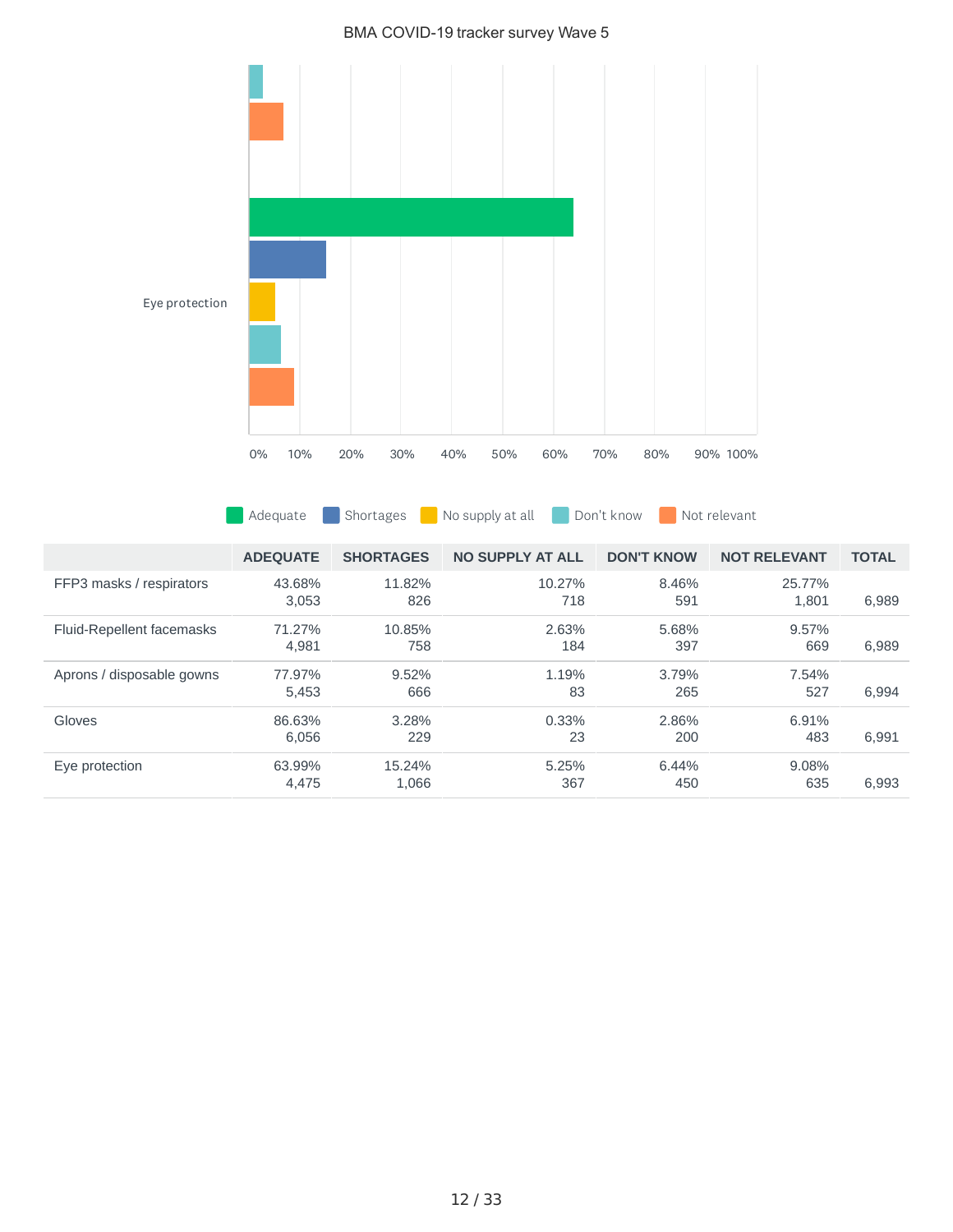## Have you ever felt pressured to see a patient without adequate protection?



| <b>ANSWER CHOICES</b> | <b>RESPONSES</b> |       |
|-----------------------|------------------|-------|
| Often                 | 4.95%            | 346   |
| Sometimes             | 23.29%           | 1,627 |
| Never                 | 71.76%           | 5,013 |
| <b>TOTAL</b>          |                  | 6,986 |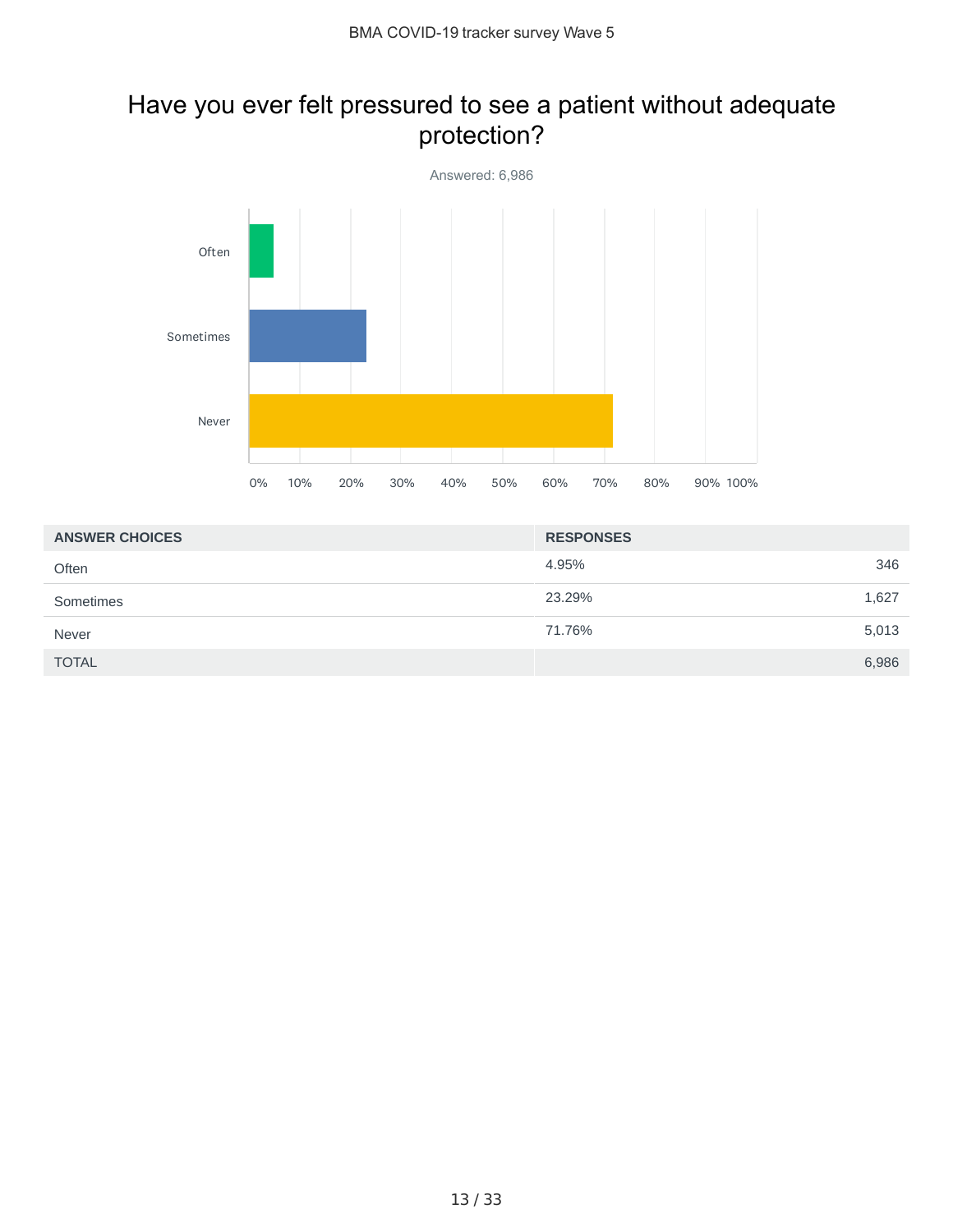## If you have been fit tested for a mask/respirator, which of the following best describes your experience?



| <b>ANSWER CHOICES</b>                                                | <b>RESPONSES</b> |       |
|----------------------------------------------------------------------|------------------|-------|
| passed the fit testing first time                                    | 47.04%           | 2,083 |
| I had to try one or more alternative masks/respirator before passing | 20.66%           | 915   |
| I failed the fit testing                                             | 7.38%            | 327   |
| I have not been fit tested                                           | 16.85%           | 746   |
| I do not need to be fit tested                                       | 8.06%            | 357   |
| <b>TOTAL</b>                                                         |                  | 4,428 |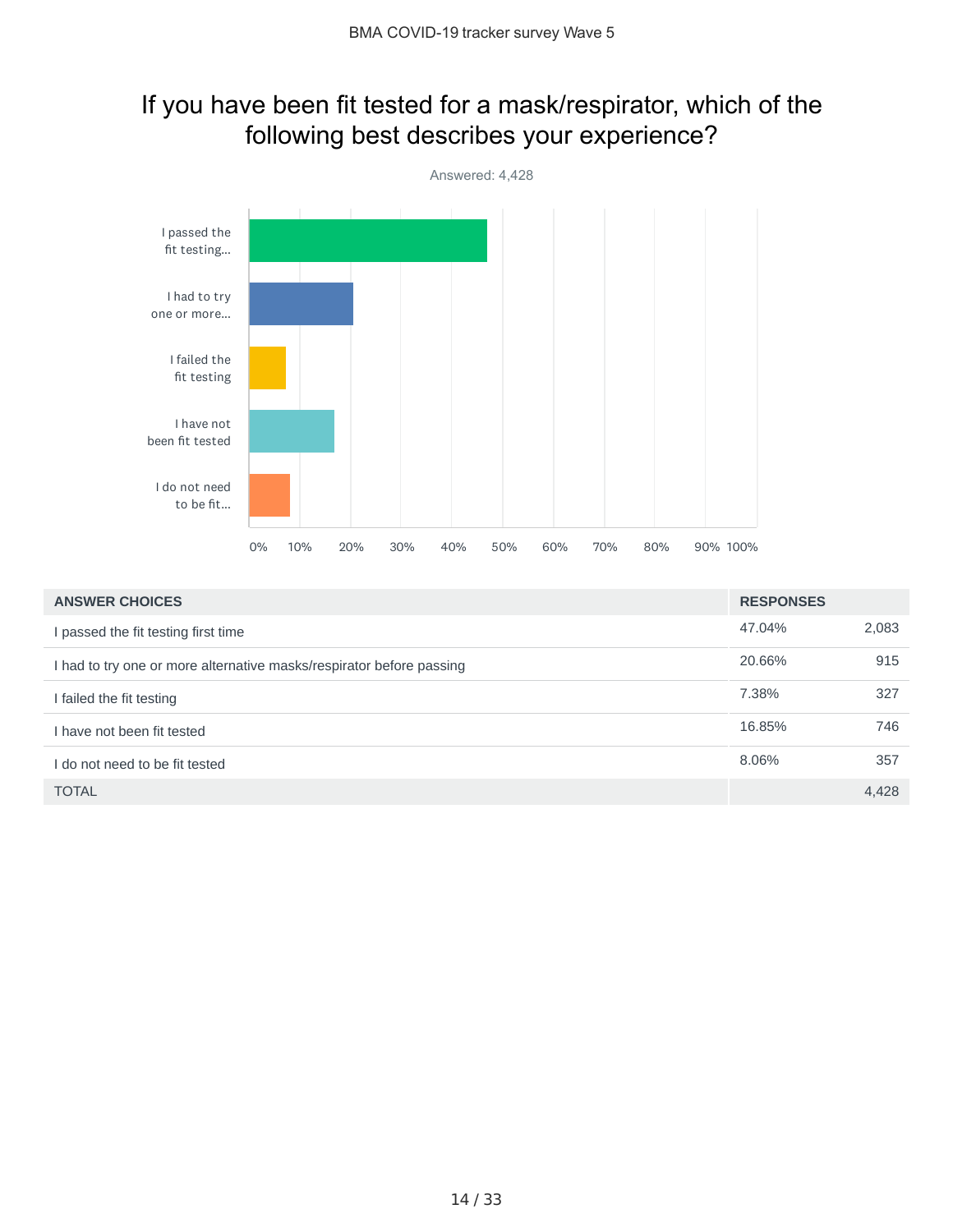## Taking everything into account, do you feel safely protected from coronavirus infection in your place of work?



| <b>ANSWER CHOICES</b> | <b>RESPONSES</b> |       |
|-----------------------|------------------|-------|
| Fully                 | 34.64%           | 2,598 |
| Partly                | 55.37%           | 4,152 |
| Not at all            | 5.69%            | 427   |
| Don't know            | 4.29%            | 322   |
| <b>TOTAL</b>          |                  | 7,499 |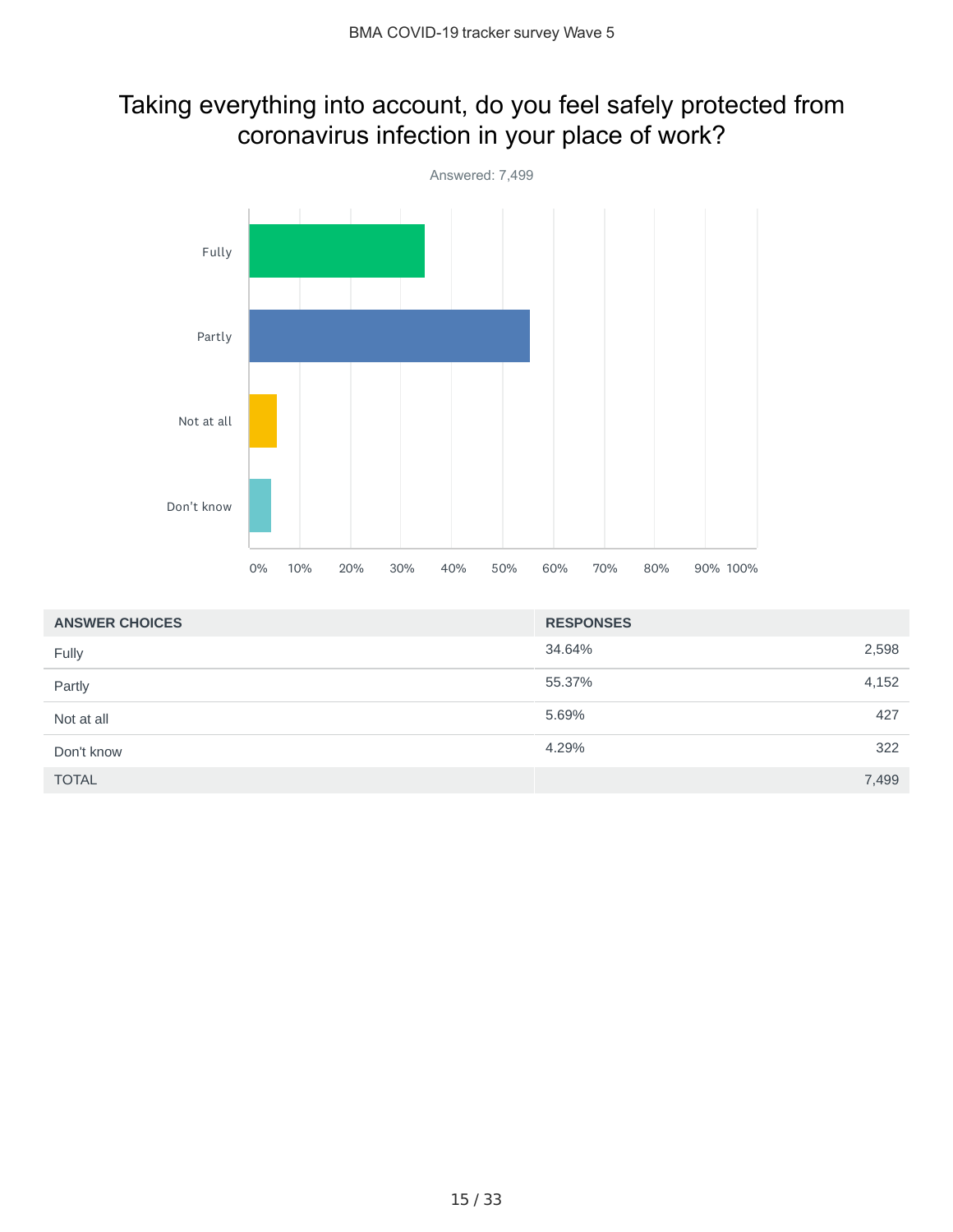### Over the last week, what change, if any, have you experienced in the level of demand for non-Covid patient care?



| <b>ANSWER CHOICES</b>                                   | <b>RESPONSES</b> |       |
|---------------------------------------------------------|------------------|-------|
| Back to pre-March level of demand                       | 13.80%           | 1,003 |
| Significant increase, but at lower level than pre-March | 43.09%           | 3,132 |
| Slight increase                                         | 19.51%           | 1,418 |
| No change                                               | 7.29%            | 530   |
| Slight decrease                                         | 4.51%            | 328   |
| Significant decrease                                    | 6.77%            | 492   |
| Don't know / only work in Covid areas                   | 5.04%            | 366   |
| <b>TOTAL</b>                                            |                  | 7,269 |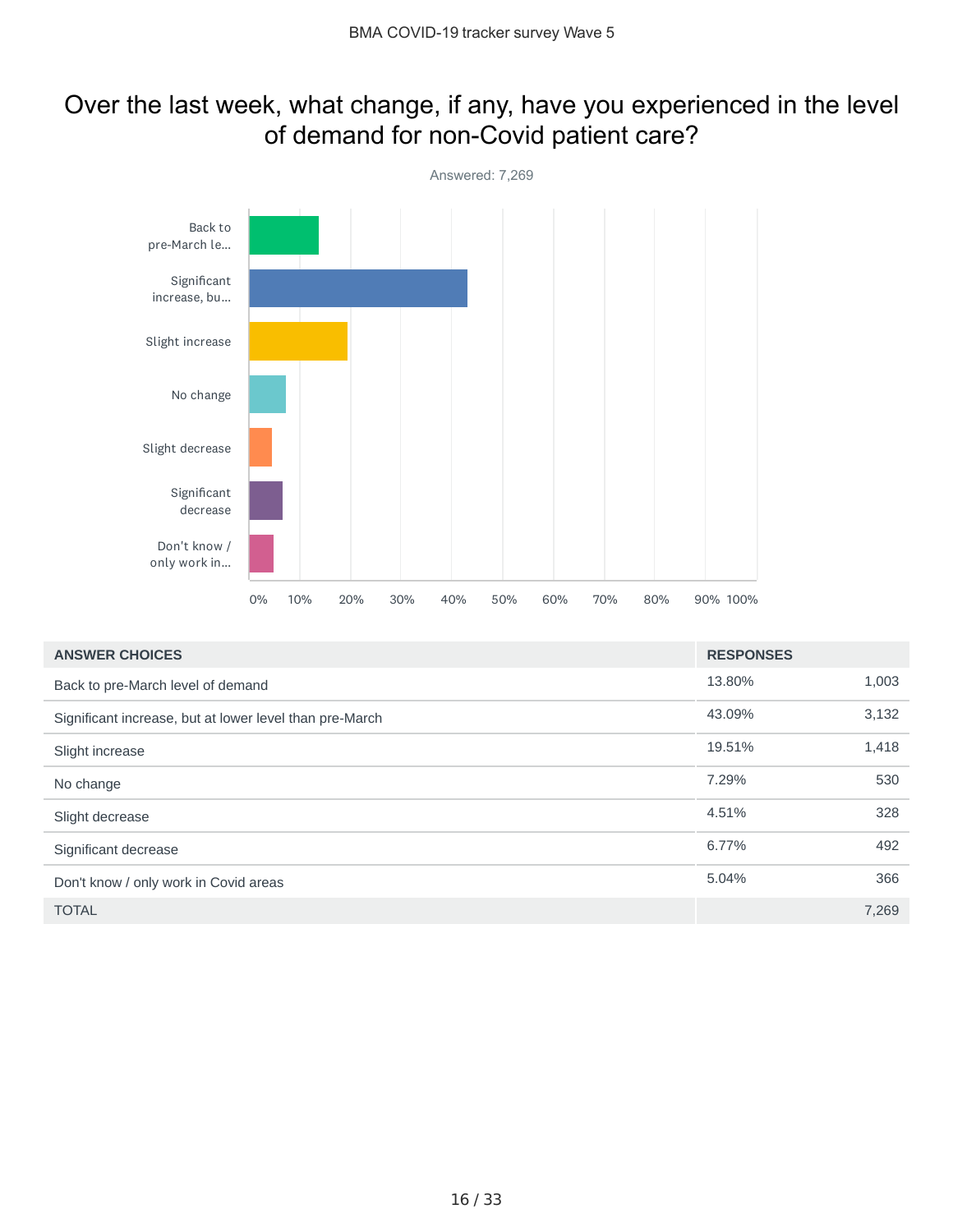## To what extent is prioritisation of patients with possible or confirmed Covid-19 in your place of work or the local NHS affecting the care available to those patients with no Covid-19 symptoms?



| <b>ANSWER CHOICES</b>           | <b>RESPONSES</b> |       |
|---------------------------------|------------------|-------|
| Significantly worsening         | 28.58%           | 2,081 |
| Slightly worsening              | 23.00%           | 1,675 |
| Neither worsening nor improving | 21.30%           | 1,551 |
| Slightly improving              | 7.35%            | 535   |
| Significantly improving         | 2.50%            | 182   |
| Too soon to know                | 6.74%            | 491   |
| Don't know                      | 10.53%           | 767   |
| <b>TOTAL</b>                    |                  | 7,282 |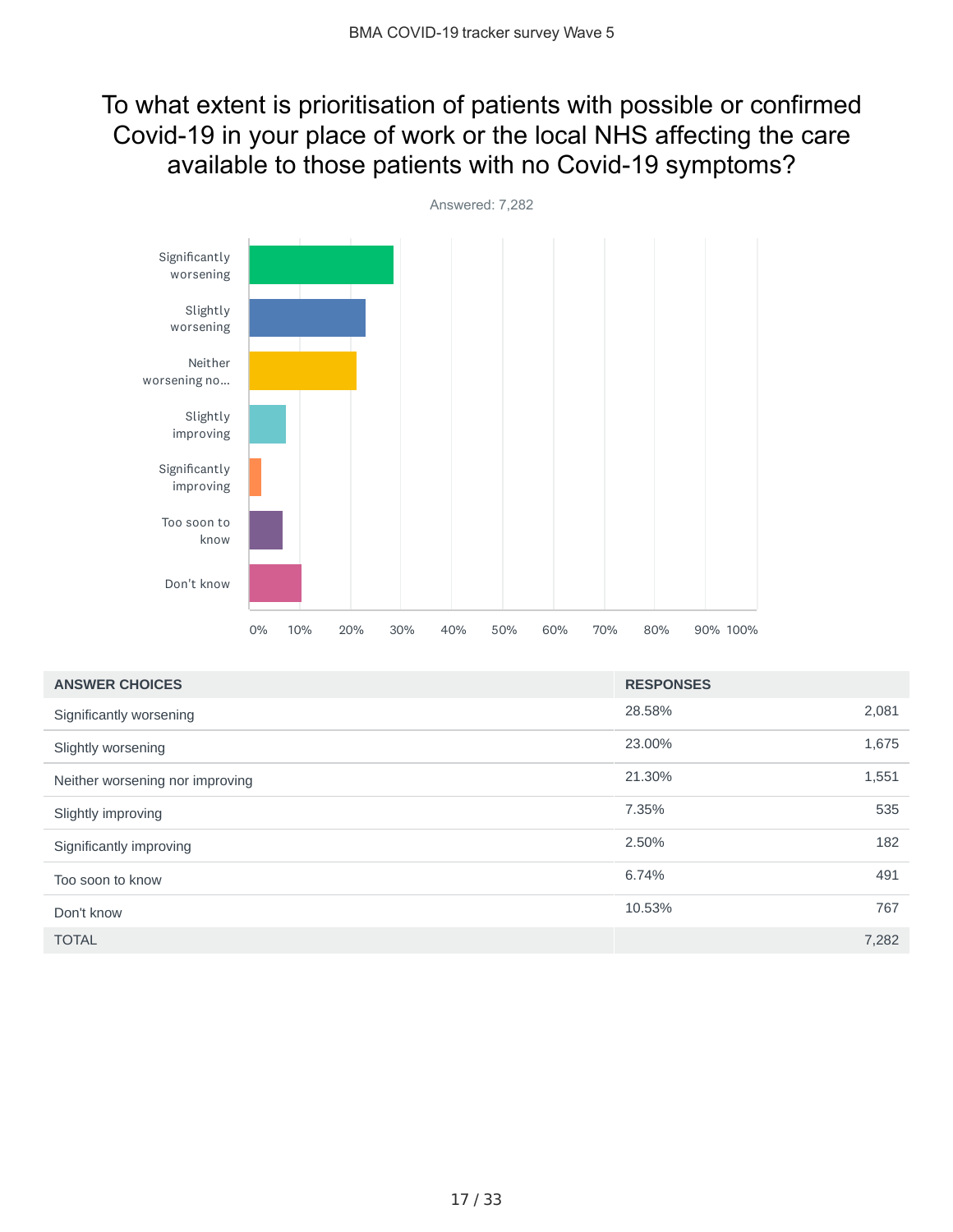#### How confident are you about your ability to manage patient demand as normal NHS services are resumed?



|                                                              | <b>NOT AT ALL</b><br><b>CONFIDENT</b> | <b>NOT VERY</b><br><b>CONFIDENT</b> | <b>SLIGHTLY</b><br><b>CONFIDENT</b> | <b>VERY</b><br><b>CONFIDENT</b> | <b>TOTAL</b> |
|--------------------------------------------------------------|---------------------------------------|-------------------------------------|-------------------------------------|---------------------------------|--------------|
| In your own department or practice                           | 18.80%<br>1.361                       | 33.06%<br>2.393                     | 34.84%<br>2.522                     | 13.29%<br>962                   | 7.238        |
| In your local health economy (e.g.<br>accessing diagnostics) | 20.05%<br>1.437                       | 39.01%<br>2.796                     | 34.05%<br>2.441                     | 6.89%<br>494                    | 7.168        |
| In community settings (e.g. care homes)                      | 23.86%<br>1.649                       | 43.93%<br>3.036                     | 28.04%<br>1.938                     | 4.17%<br>288                    | 6.911        |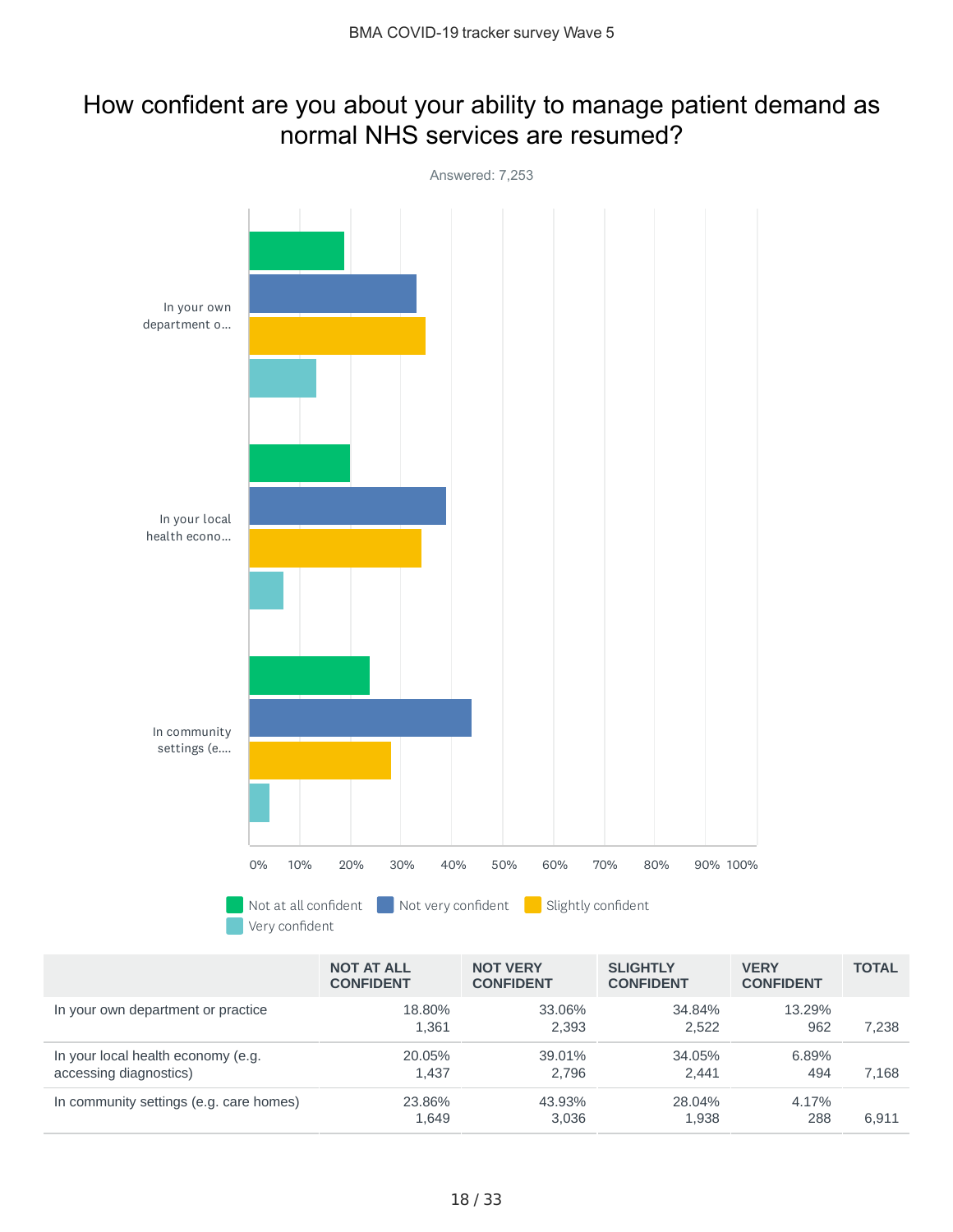## How confident are you about your ability to manage patient demand if there is a second peak of Covid-19?



| <b>ANSWER CHOICES</b> | <b>RESPONSES</b> |  |
|-----------------------|------------------|--|
| Not at all confident  | 1,294<br>17.80%  |  |
| Not very confident    | 2,149<br>29.57%  |  |
| Slightly confident    | 38.30%<br>2,784  |  |
| Very confident        | 866<br>11.92%    |  |
| Not relevant          | 2.41%<br>175     |  |
| <b>TOTAL</b>          | 7,268            |  |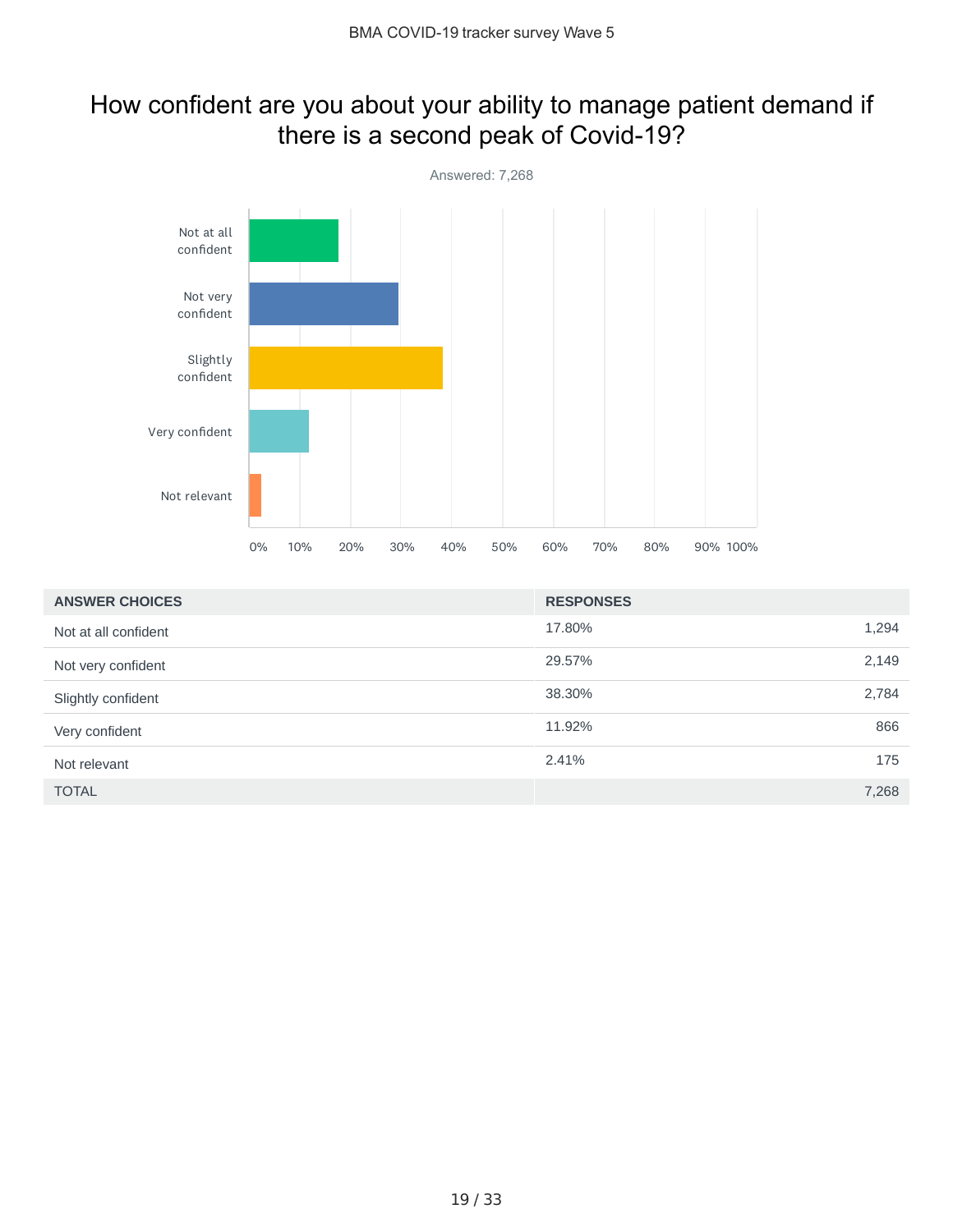## What engagement, if any, has there been with you in place of work /your local health economy, around how the increased patient demand will be managed as normal NHS services are resumed?



| <b>ANSWER CHOICES</b> | <b>RESPONSES</b> |       |
|-----------------------|------------------|-------|
| Significant           | 9.33%            | 680   |
| Some                  | 38.70%           | 2,821 |
| None                  | 26.97%           | 1,966 |
| Not aware / not sure  | 22.54%           | 1,643 |
| Not relevant          | 2.46%            | 179   |
| <b>TOTAL</b>          |                  | 7,289 |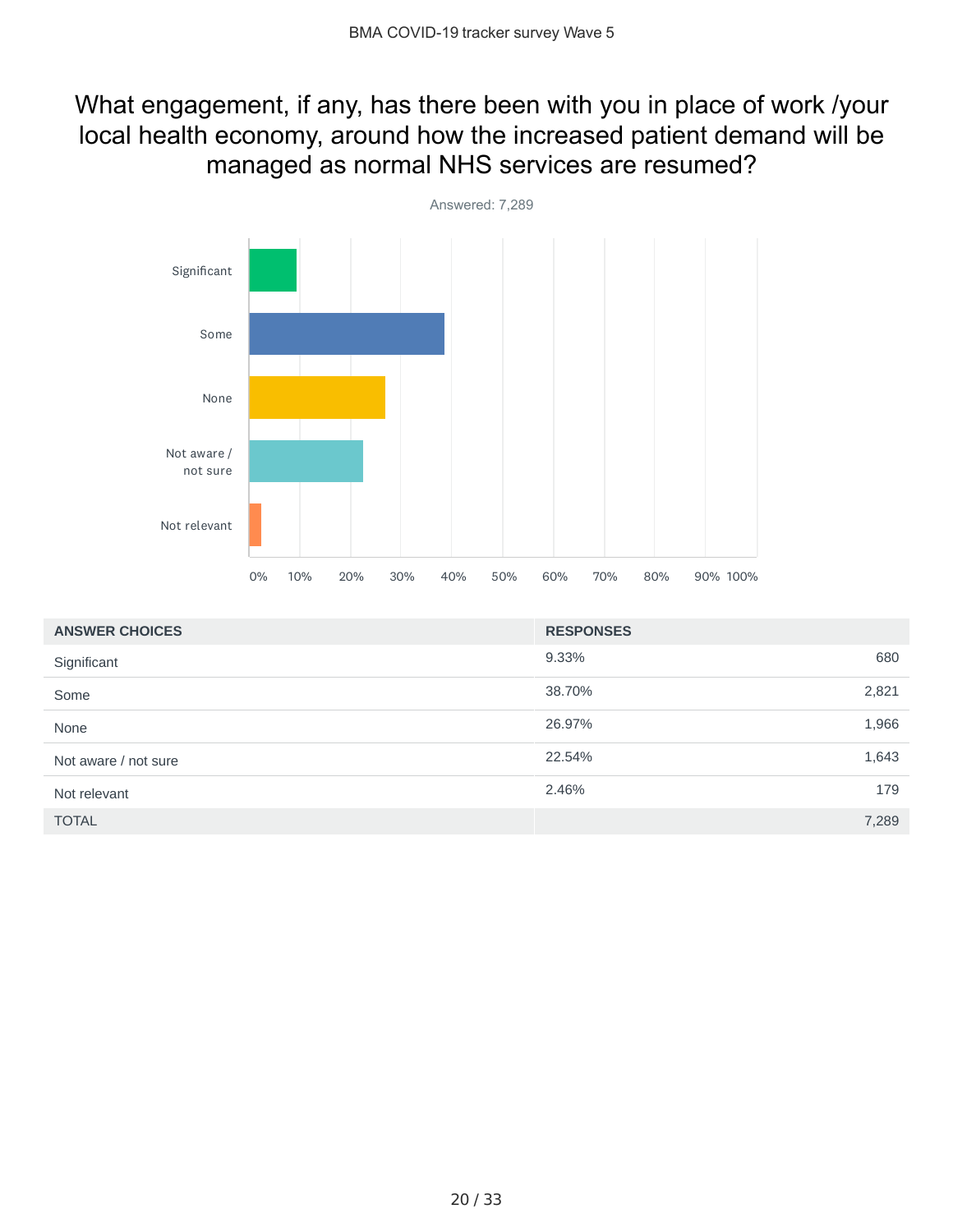### In your experience, how effective have the changes made in your place of work been in combatting the pandemic?



| <b>ANSWER CHOICES</b>                 | <b>RESPONSES</b> |       |
|---------------------------------------|------------------|-------|
| Very effective                        | 31.28%           | 2,280 |
| Somewhat effective                    | 50.86%           | 3,707 |
| Neither effective nor ineffective     | 5.72%            | 417   |
| Somewhat ineffective                  | 3.76%            | 274   |
| Very ineffective                      | 1.81%            | 132   |
| Not sure                              | 5.50%            | 401   |
| No changes for me in my place of work | 1.07%            | 78    |
| <b>TOTAL</b>                          |                  | 7,289 |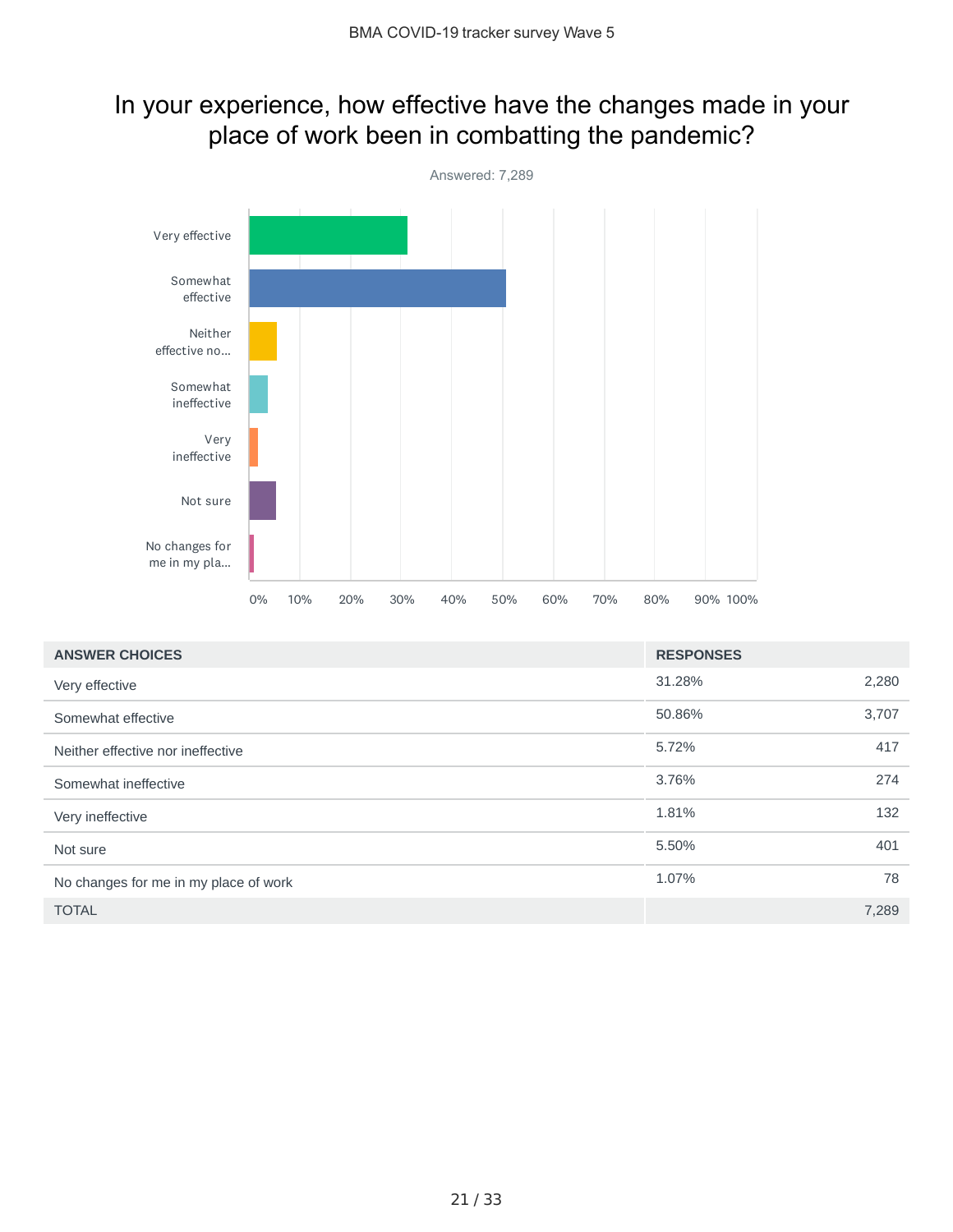### Which of these changes do you feel should be retained in the longer-term? Please tick all that apply

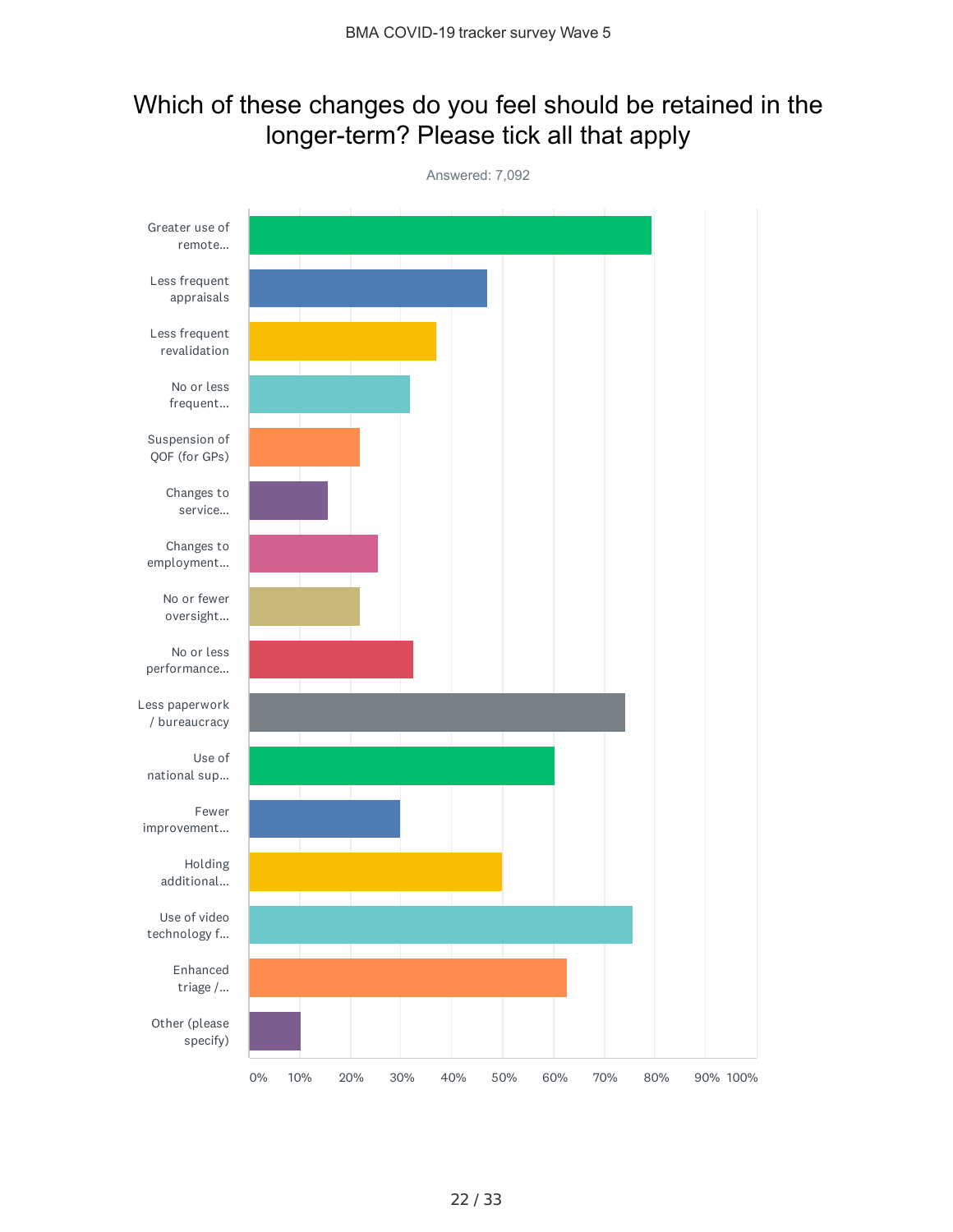#### BMA COVID-19 tracker survey Wave 5

| <b>ANSWER CHOICES</b>                                                            | <b>RESPONSES</b> |       |
|----------------------------------------------------------------------------------|------------------|-------|
| Greater use of remote consultations                                              | 79.41%           | 5,632 |
| Less frequent appraisals                                                         | 47.10%           | 3,340 |
| Less frequent revalidation                                                       | 37.07%           | 2,629 |
| No or less frequent inspections (e.g. CQC in England)                            | 31.85%           | 2,259 |
| Suspension of QOF (for GPs)                                                      | 21.97%           | 1,558 |
| Changes to service contracts (e.g. move to block, suspension of CQUIN)           | 15.68%           | 1,112 |
| Changes to employment contracts / rotas / job plans                              | 25.61%           | 1,816 |
| No or fewer oversight meetings                                                   | 21.91%           | 1,554 |
| No or less performance management (e.g. RTT targets)                             | 32.37%           | 2,296 |
| Less paperwork / bureaucracy                                                     | 74.27%           | 5,267 |
| Use of national supply chains for PPE                                            | 60.25%           | 4,273 |
| Fewer improvement initiatives / meetings                                         | 29.94%           | 2,123 |
| Holding additional "spare" critical care capacity                                | 49.92%           | 3,540 |
| Use of video technology for virtual MDTs, clinical team meetings, Medical Boards | 75.75%           | 5,372 |
| Enhanced triage / prioritising referrals                                         | 62.75%           | 4,450 |
| Other (please specify)                                                           | 10.24%           | 726   |
| Total Respondents: 7,092                                                         |                  |       |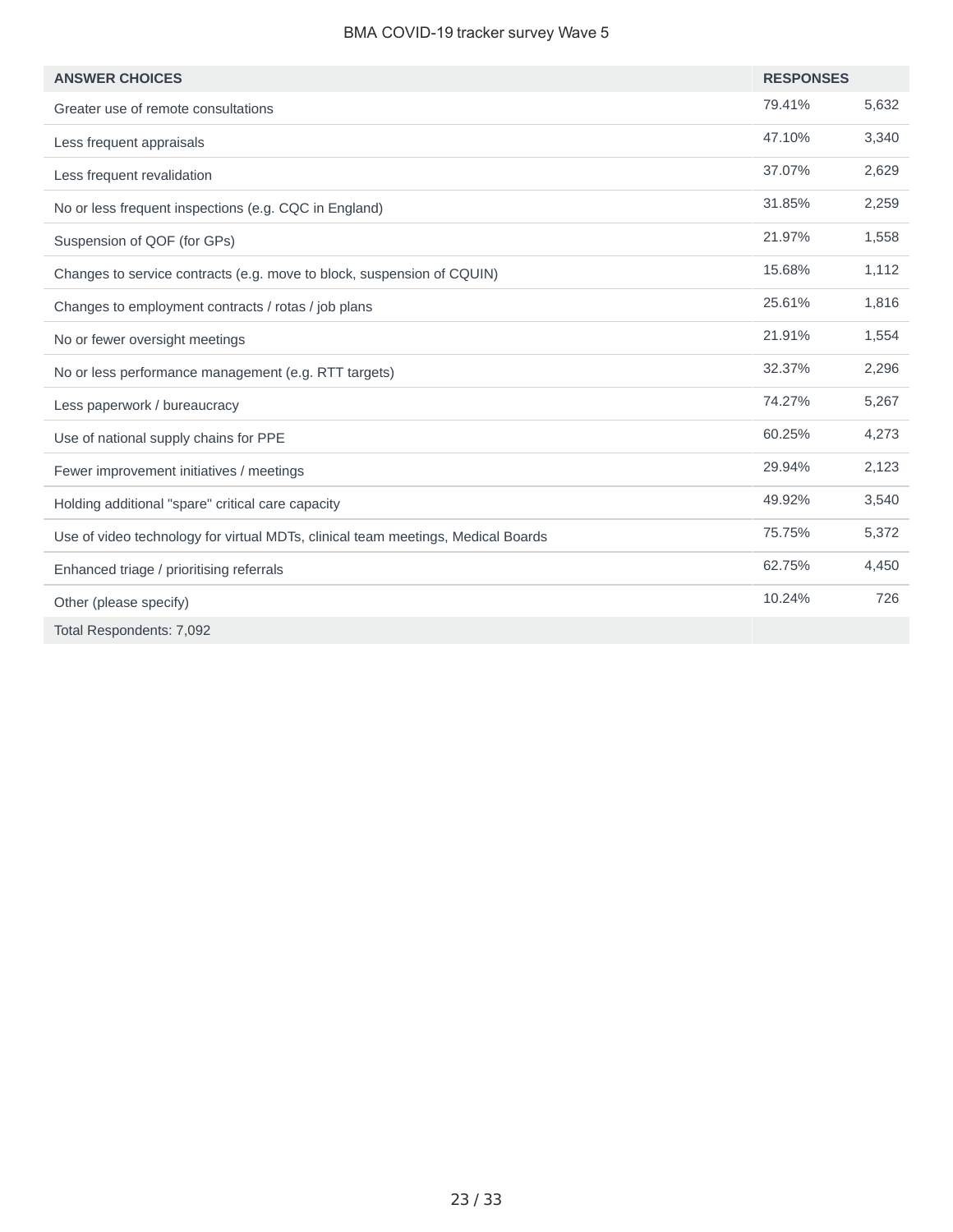## Do you currently provide remote consultations for your patients?



| <b>ANSWER CHOICES</b>    | <b>RESPONSES</b> |
|--------------------------|------------------|
| Yes                      | 65.13%<br>4,701  |
| No - but I would like to | 9.14%<br>660     |
| <b>No</b>                | 25.73%<br>1,857  |
| <b>TOTAL</b>             | 7,218            |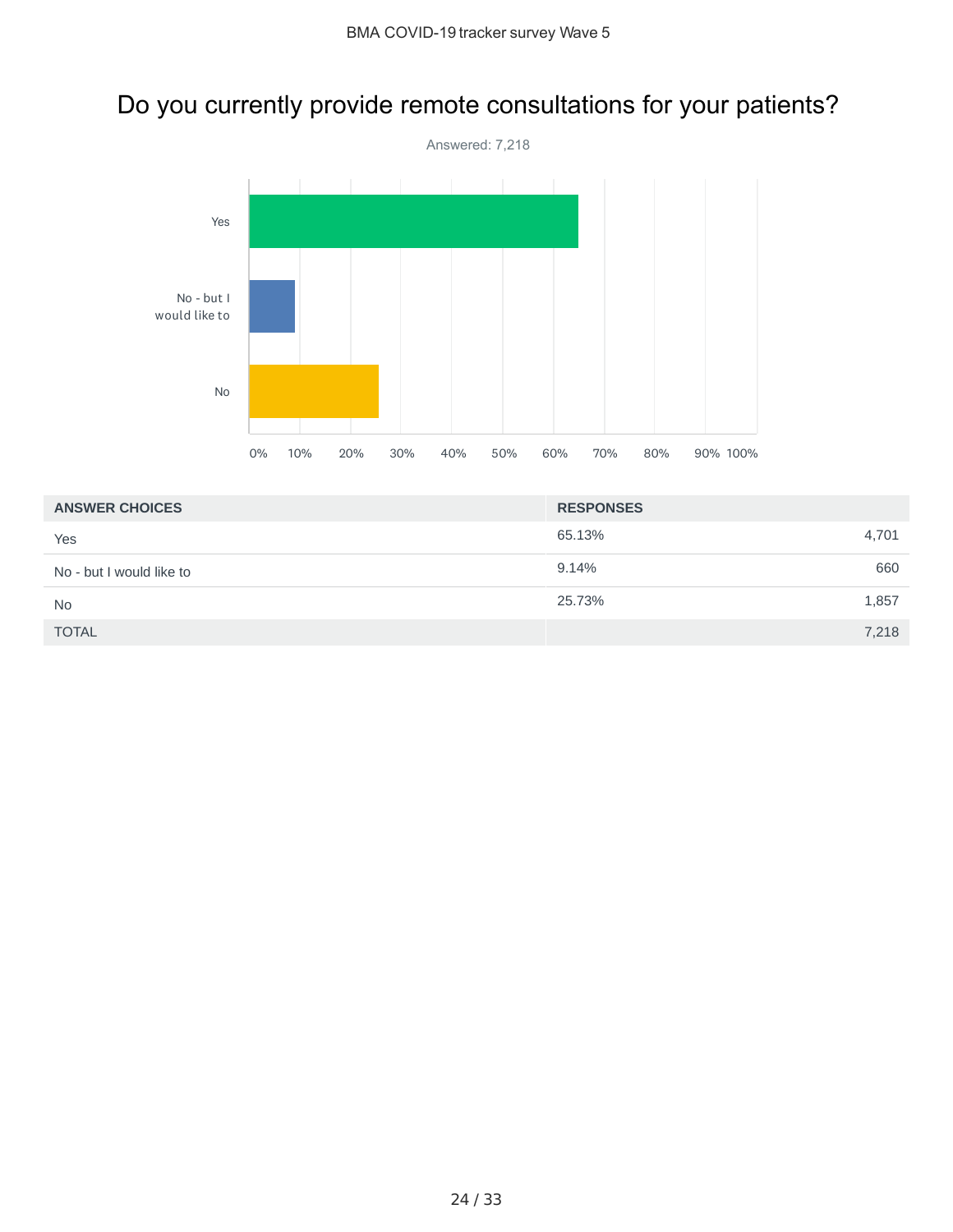## To what extent, if at all, has your ability to provide remote consultations for your patients been limited by any of the following during the Covid-19 pandemic?

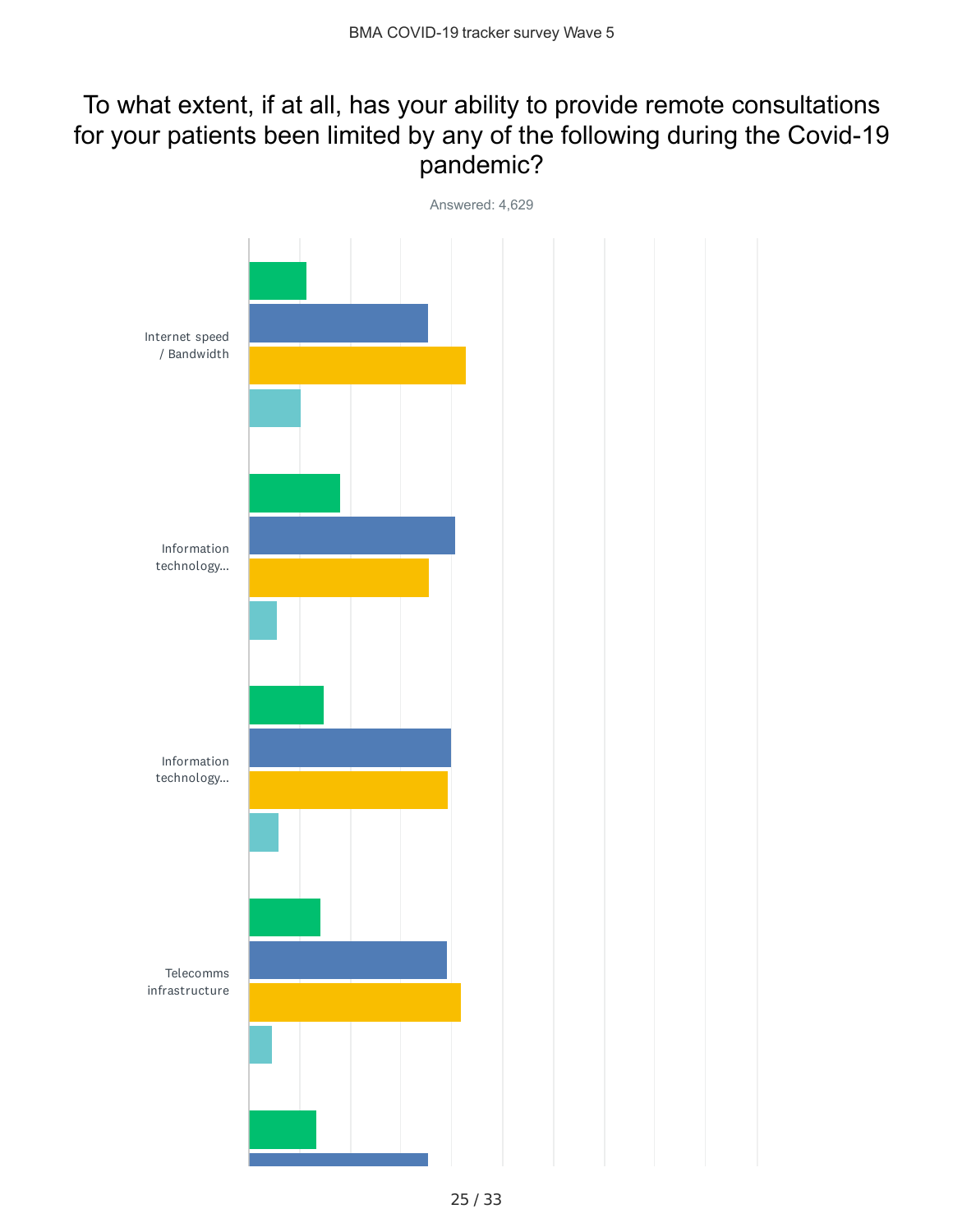#### BMA COVID-19 tracker survey Wave 5

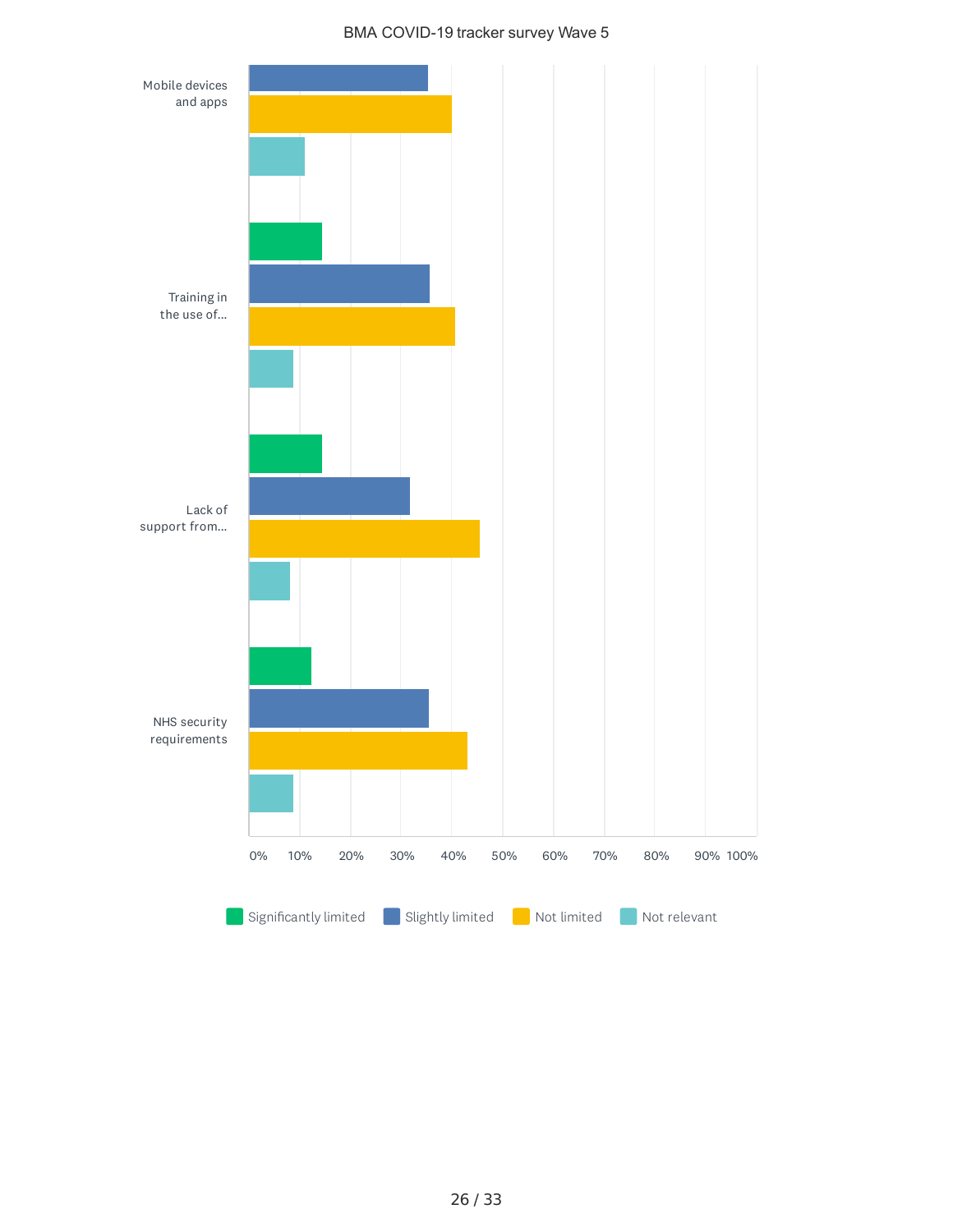#### BMA COVID-19 tracker survey Wave 5

|                                             | <b>SIGNIFICANTLY</b><br><b>LIMITED</b> | <b>SLIGHTLY</b><br><b>LIMITED</b> | <b>NOT</b><br><b>LIMITED</b> | <b>NOT</b><br><b>RELEVANT</b> | <b>TOTAL</b> |
|---------------------------------------------|----------------------------------------|-----------------------------------|------------------------------|-------------------------------|--------------|
| Internet speed / Bandwidth                  | 11.44%<br>528                          | 35.41%<br>1,634                   | 42.86%<br>1,978              | 10.29%<br>475                 | 4,615        |
| Information technology hardware             | 18.06%<br>832                          | 40.80%<br>1,880                   | 35.55%<br>1,638              | 5.60%<br>258                  | 4,608        |
| Information technology software             | 14.94%<br>688                          | 39.86%<br>1,836                   | 39.41%<br>1,815              | 5.80%<br>267                  | 4,606        |
| Telecomms infrastructure                    | 14.30%<br>655                          | 39.14%<br>1,793                   | 41.87%<br>1,918              | 4.69%<br>215                  | 4,581        |
| Mobile devices and apps                     | 13.44%<br>616                          | 35.27%<br>1,617                   | 40.24%<br>1,845              | 11.06%<br>507                 | 4,585        |
| Training in the use of<br>software/hardware | 14.39%<br>661                          | 35.82%<br>1,645                   | 40.90%<br>1,878              | 8.89%<br>408                  | 4,592        |
| Lack of support from IT department          | 14.39%<br>661                          | 31.70%<br>1,456                   | 45.66%<br>2,097              | 8.25%<br>379                  | 4,593        |
| NHS security requirements                   | 12.37%<br>567                          | 35.64%<br>1,633                   | 43.15%<br>1,977              | 8.84%<br>405                  | 4,582        |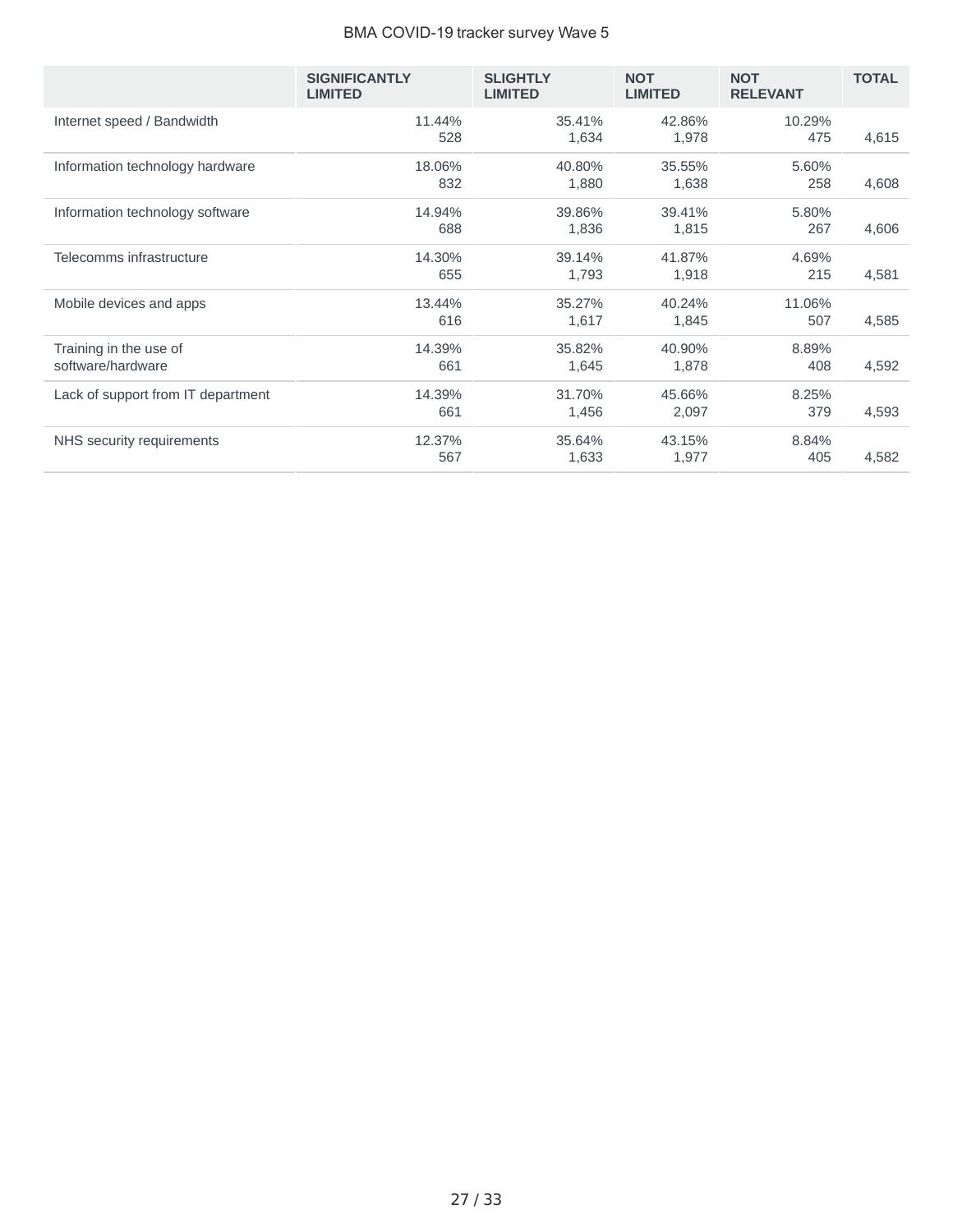### Have you been provided, if relevant, with adequate support and equipment to provide NHS services when working at home?



| <b>ANSWER CHOICES</b>                                               | <b>RESPONSES</b> |       |
|---------------------------------------------------------------------|------------------|-------|
| Not relevant - my job is not suitable for home-working              | 41.13%           | 2.908 |
| No - I want to work at home but support and equipment is inadequate | 13.87%           | 981   |
| No - I do work at home but support and equipment is inadequate      | 11.94%           | 844   |
| Yes - I work at home with adequate support and equipment            | 33.06%           | 2.338 |
| <b>TOTAL</b>                                                        |                  | 7.071 |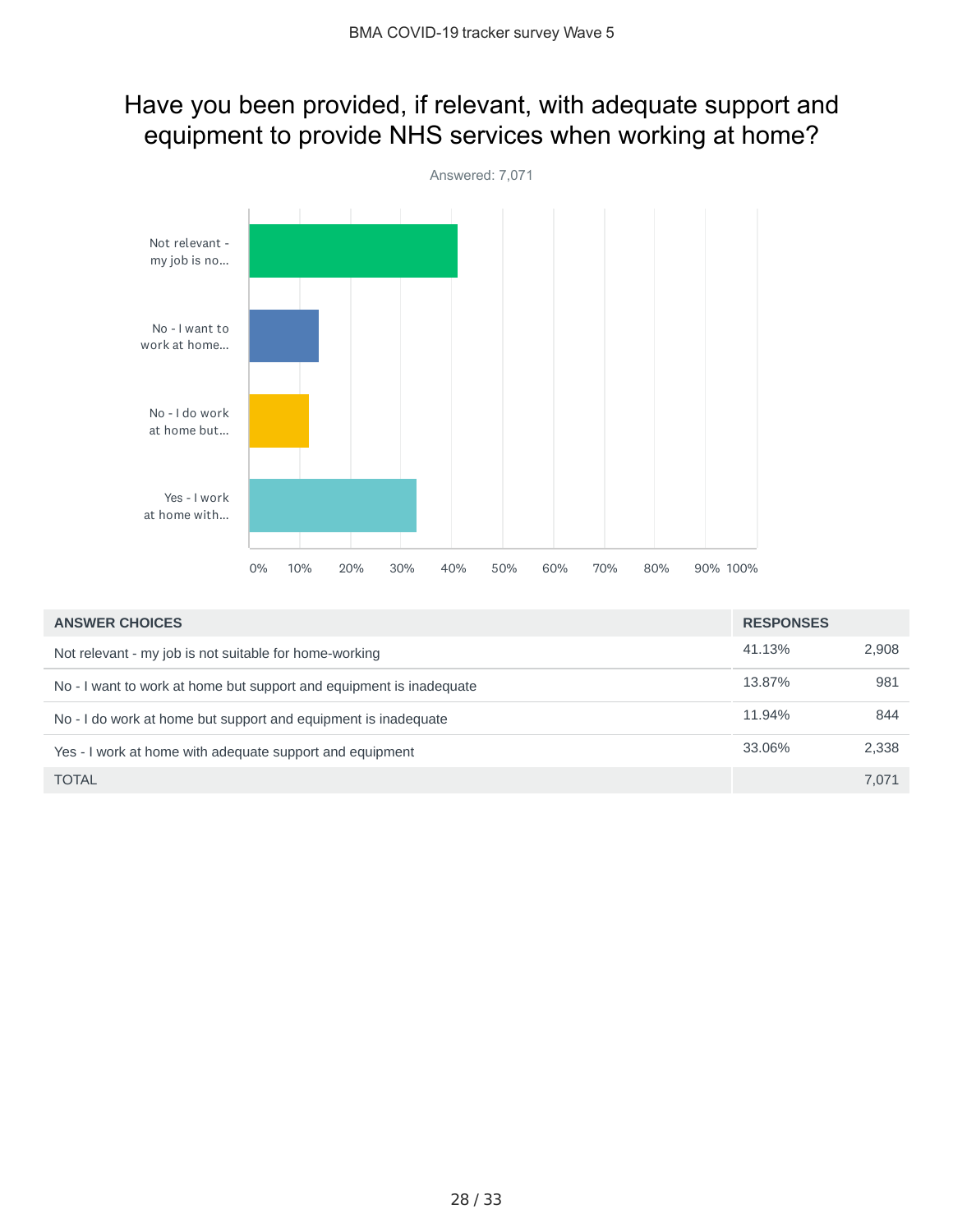## Have your rotas / job plans / contractual terms and working arrangements changed due to the pandemic?



| <b>ANSWER CHOICES</b>             | <b>RESPONSES</b> |       |
|-----------------------------------|------------------|-------|
| Yes - permanently                 | 2.67%            | 112   |
| Yes - for an agreed term          | 33.26%           | 1,393 |
| Yes - but with no agreed end-date | 44.84%           | 1,878 |
| <b>No</b>                         | 19.22%           | 805   |
| <b>TOTAL</b>                      |                  | 4,188 |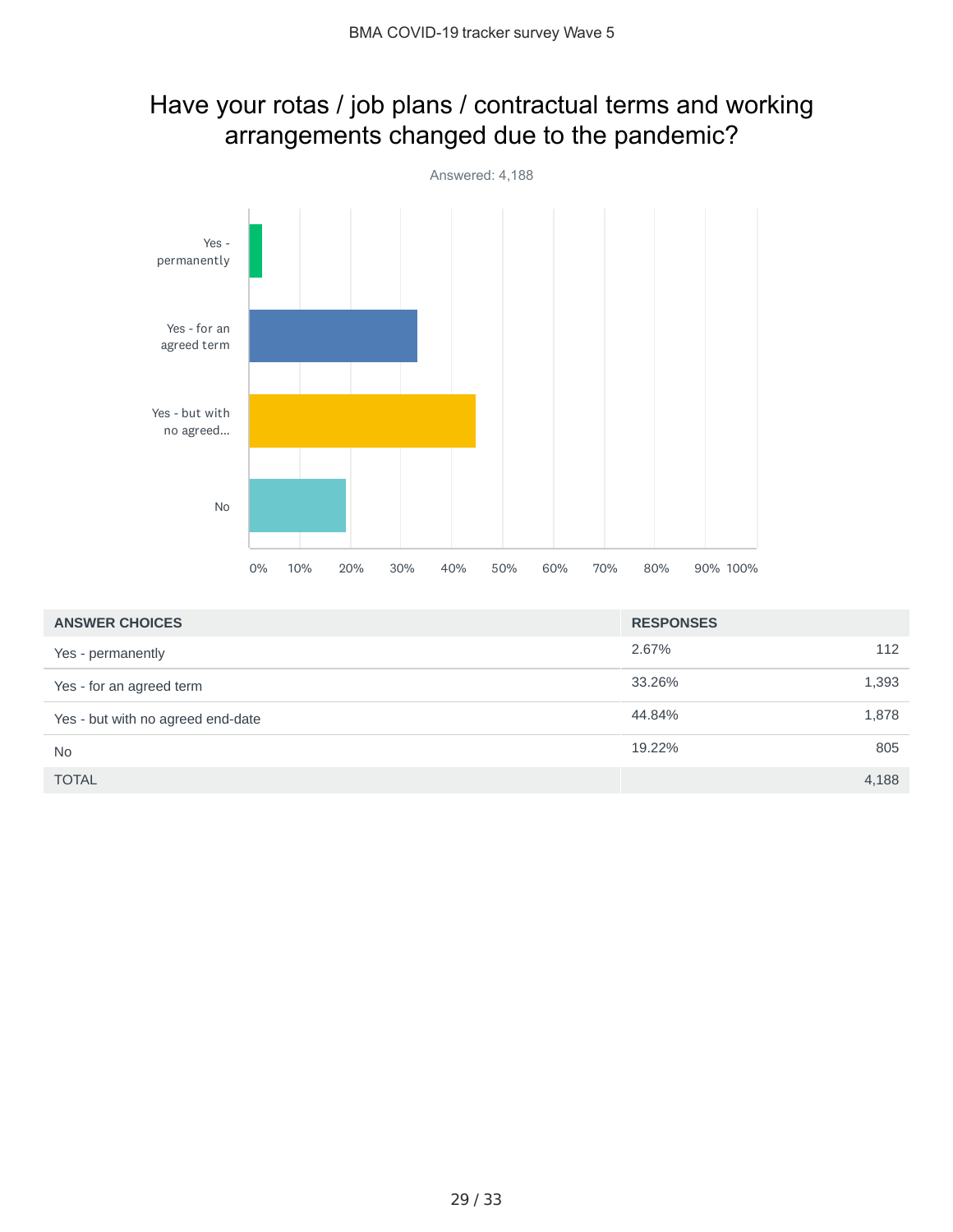## Has your pay been correctly adjusted in line with the changes, if any, to your rotas / job plans / contractual terms?



| <b>ANSWER CHOICES</b>               | <b>RESPONSES</b> |       |
|-------------------------------------|------------------|-------|
| Yes - correctly adjusted            | 16.30%           | 682   |
| No - not or incorrectly adjusted    | 22.30%           | 933   |
| No need to adjust - already correct | 29.95%           | 1,253 |
| Too soon to know                    | 18.77%           | 785   |
| Not sure                            | 12.67%           | 530   |
| <b>TOTAL</b>                        |                  | 4,183 |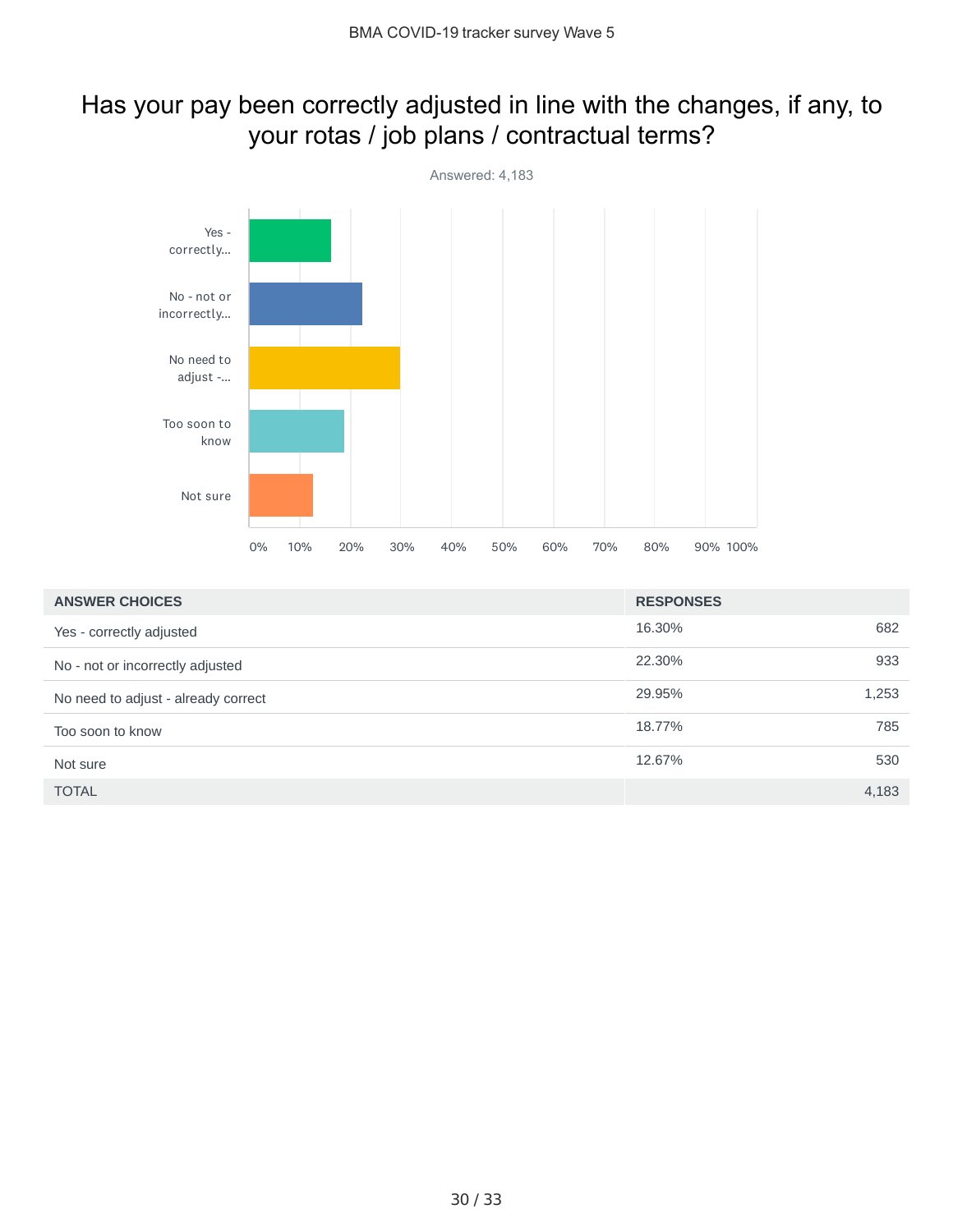## Please indicate how strongly you agree or disagree with each of the following statements about your experience of working during the Covid pandemic.

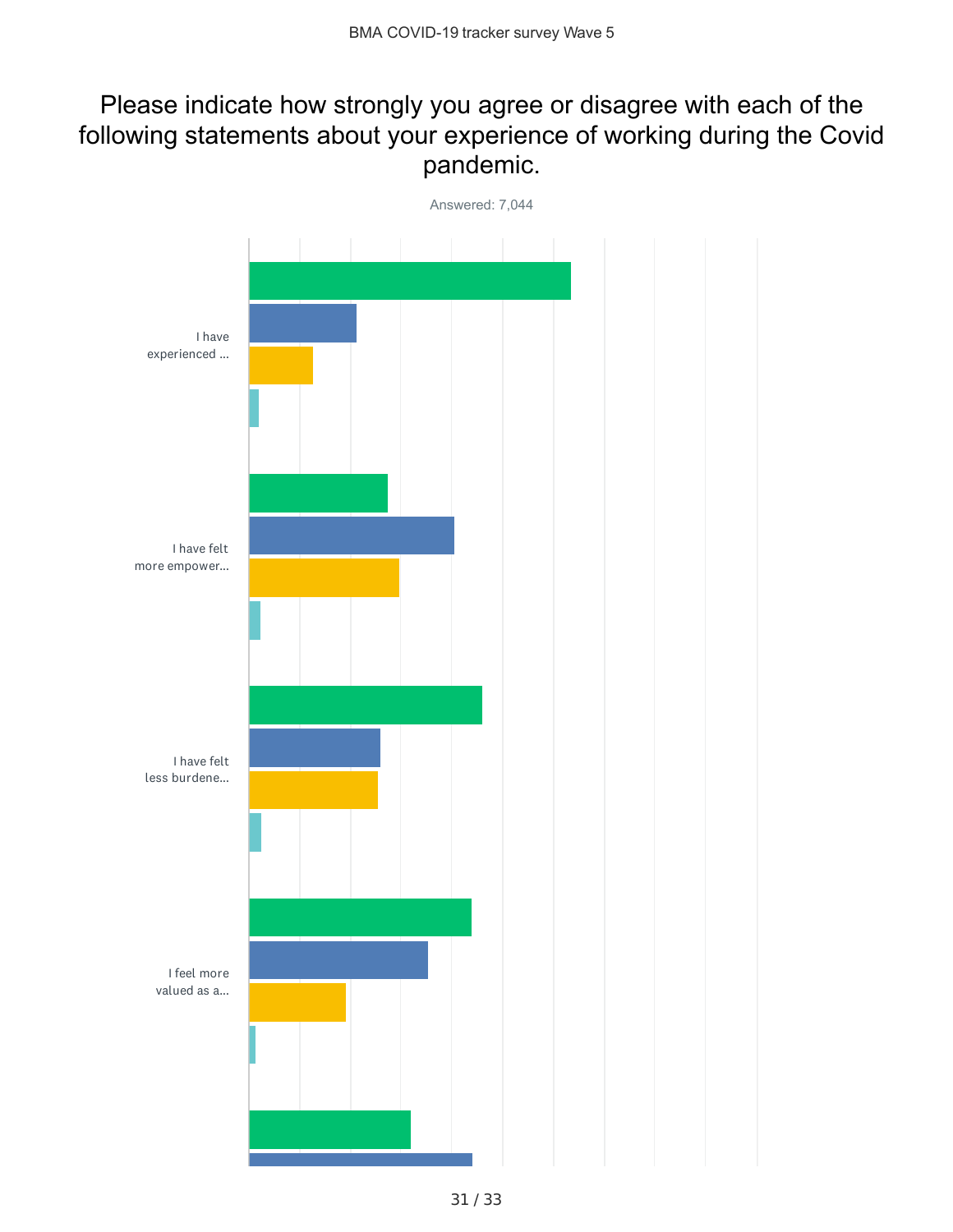#### BMA COVID-19 tracker survey Wave 5